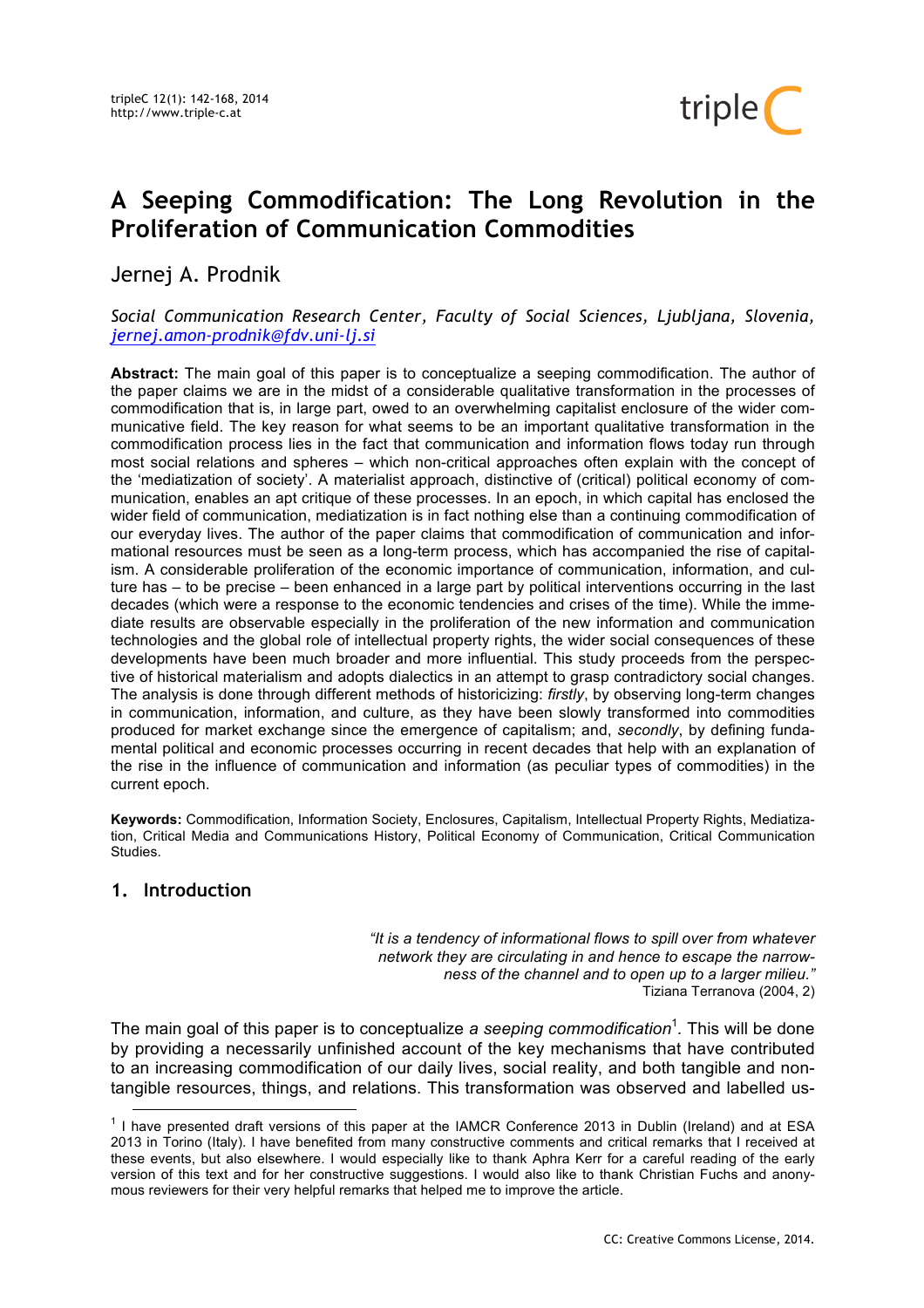ing a variety of terms and concepts by authors of diverging approaches and normative presuppositions. Even with all the differences between the authors tackling this issue it seems, however, that there is an increasing agreement about its increasing significance even in the mainstream social sciences.

It will be claimed through this paper we are witnessing a qualitative transformation in the commodification processes that is, in large part, owed to an overwhelming capitalist enclosure of the wider communicative field, which accompanied its increased economic importance. Even though commodification of communicative and informational resources must be seen as a *long revolution*, to use Williams's (1961/2011) term, these processes have been considerably enhanced by political interventions occurring in the wider field of communication(s) in the last decades. The immediate results of this transformation are observable especially in the development of the new information and communication technologies (ICTs) and the global implementation of intellectual property rights (IPRs), which significantly contributed to the rise of media and cultural conglomerates; the wider (indirect) social consequences of these processes have, however, been far more important and brought about vast social changes, influencing transformation both in the commodification process and in the current capitalist mode of accumulation.

The key reason for what seems to be an important qualitative transformation in the ways in which commodification is now being carried out lies in the fact that communication and information flows inevitably run through most social relations and spheres, persistently breaking apart any solid boundaries. This is done in a manner similar to Marx and Engels's (1848) pertinent observation, when they wrote that "all that is solid melts into air" (where they were referring to a constantly present need in capitalism to revolutionise the means of production, which influenced all other social forms as well). Commodification of communication, as it is claimed in this paper, seems to be leading to a seeping commodification: a historically novel type of commodification, which is able to trickle down into the seemingly insignificant parts of our lives and into the microcosms of social practices and relations. We can thus paraphrase Marx's and Engels's famous sentence into "all that is solid melts into a commodity".

The process of commodification often very directly influences the immediate experiences of individuals on the subjective and inter-subjective level, while it also has a strong influence on the wider society and relations within it<sup>2</sup>. Expansion of the commodity form always produces an observable transformation of our social reality and by a rule makes possible a further increase in economic inequality. It radically transforms social bonds and values that were not based on the market exchange (Thompson 1991, ch.4, ch.5; Harvey 2009, 55-56, 62-64; Wittel 2013, 314) and also necessarily contributes to an enhanced individualization of (and within) society. At the same time, market operates independently and beyond direct control of human beings (Barbalet 1983, 89-92). One of the key points made by Marx (1976/1990, 163-177) in his *theory of commodity fetishism* is not only that commodities take on a life of their own, beyond the immediate control of human beings, but that they also claim mastery over people (see also Prodnik 2012a, 283-284). As summed up by Harvey (2010, 42), "market forces, which none of us individually control, regulate us".

This study proceeds from the perspective of historical materialism and adopts dialectics in an attempt to grasp contradictory social changes. The analysis is done through different methods of historicizing: *firstly*, through the Braudelian *longue durée* approach (Braudel 1980), which is used to analyse the long-term changes in communication, information, and culture, as they have been slowly transformed into commodities produced for market exchange since the fifteenth century; and, *secondly*, by defining fundamental political and economic processes occurring in recent decades that help with an explanation of the rise in the influence of communication and information in the current historical epoch. As it will be claimed through this paper, the incentives for these changes were primarily political (and went beyond purely national policymaking); but they should, at the same time, be seen as a definitive response to the economic tendencies, conflicts, and necessities of the time.

 $2$  For an overview see Prodnik (2012a).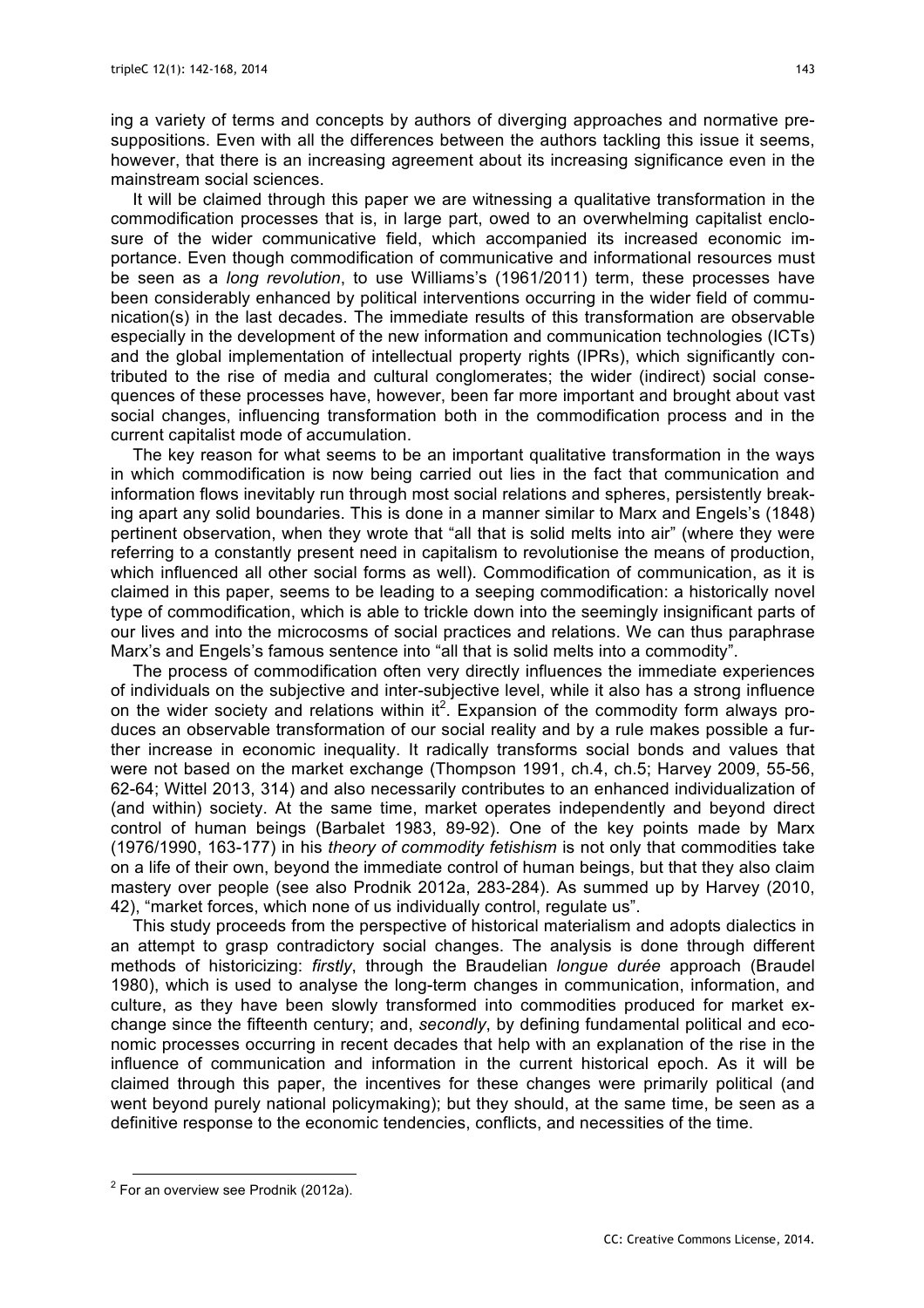In this paper, I first describe how there is an increasing awareness about the commodifying tendencies that are ever-present in capitalism (Section 2). Authors however often use euphemisms in describing these processes in society. I claim political economy of communication has been more precise in talking about commodification and commodity-form, connecting these two concepts to the capitalist production. In the next section (Section 3), I identify historical dialectical approach as the only possible way of making sense of the on-going contradictory social transformation (it manifests itself simultaneously as continuity and discontinuity). In the mentioned section I also emphasise how there is an increasing importance of information, communication, and culture in the existing historical phase of capitalism. In the following section (Section 4), I analyse commodification of communication and information in a deeply historical manner, looking at how these resources have been subjugated to capitalist market relations since the capitalist economic system first emerged several centuries ago. Their commodification therefore was part-and-parcel of the developing capitalism, accompanied by recurring conflicts, contradictions, and antagonistic struggles. Next, I explain how it was especially political incentives and interventions (policymaking, funding, etc.) that led to the increasing social, economic and political significance of the information and communication systems and resources we are witnessing in the last few decades (Section 5). In the section that follows (Section 6), I note we are witnessing new enclosures via recurrent processes of primary accumulation, which make possible incorporation of different spheres under capital. This brought about a possibility for a further expansion and intensification of commodification throughout society. In the last part of the text (Section 7) I build on the preceding sections and conceptualize *a seeping commodification* as a historically novel type of commodification, which trickles throughout society.

#### **2. The Universalization of the Commodity Form**

*"They know the price of everything and the value of nothing."* Oscar Wilde

The history of capitalism has, amongst other things, also been a history of a never-ending (global) commodification. Nowadays, issues connected to these sustained processes are not limited to the supposedly radical margins of social sciences as they were in the past. Awareness of the on-going transformation became important both in the more popular media discourse and in mainstream academic research. According to Wittel:

*There seems to be a broad consensus that commodification is a fact, the capitalist market has become increasingly powerful, pervasive and hegemonic, the logic of the capitalist market colonises and destroys the logic of community, and that the market swallows more and more areas and aspects of life that hitherto have not been regulated by monetary measurement and monetary exchange* (Wittel 2013, 315)

However, the term commodification has, in many of these analyses, been replaced by euphemisms such as *financialization*, *marketization*, *monetization*, or simply "the reign of money". Martin (2002), for example, deployed the concept of the *financialization of everyday life*, claiming that money has become both the means and the final goal of human lives. Because financialization broke beyond the corporate world into the households of the ordinary people, this forces them continuously to act and think like capitalists, even though they have little to no capital (Martin 2002, 12). Simultaneously, they are accepting risk (formerly dealt with by professionals) into their homes and into their everyday activities. The lives of many people, claimed Martin (2002, 5), are becoming an endless business school course, and every possible moment consequently needs to be turned into an opportunity to make money.

Martin is not alone in his observations. Sandel (2012) has recently posited very similar questions. Seemingly endless expansion of market relations prompts him to ask the ques-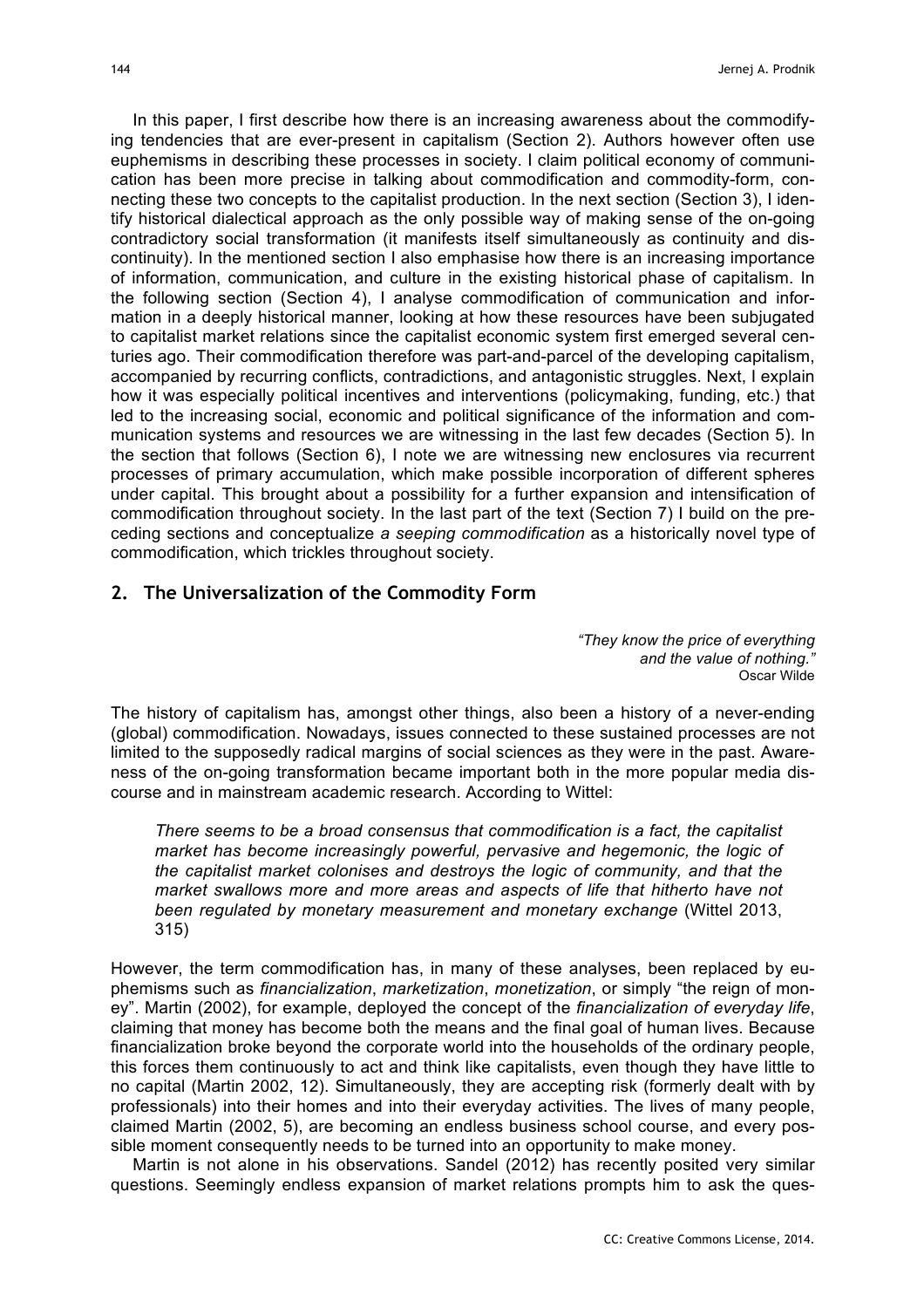tion, "What money can't buy?". Leaving capitalism to its own expansionary logic, any strict limits to its penetrating abilities seem illusory. It seems Sandel agrees with this notion. Economics "is becoming an imperial domain", because it "increasingly governs the whole of life" (Sandel 2012, 6), he laments. This is because "almost everything can be bought and sold," and markets "have come to govern our lives as never before" (Sandel 2012, 5).

What seems equally important to the findings is the fact that both Martin and Sandel say these new "marketized" relations were not arrived at by any conscious or autonomous decision of the people that succumbed to it. These conditions in fact slowly but surely became a part of individuals' lives and encroached upon their everyday activities without any visible coercion. What would never be considered self-evident a couple of decades ago, today seems almost beyond dispute, an unquestionable imperative of human agency fully subjected to market forces. Because of an overwhelming intensification of social commodification, rationalistic calculation and measurement have become part and parcel of human activities and relations, while exchange-value equivalence and factual abstraction have simultaneously become the norm for many individuals in their everyday operations (see Prodnik 2012a)<sup>3</sup>.

Critical communication and social studies have, in fact, long been aware of this social transformation. Herbert Schiller (1984, xiv) observed almost three decades ago that "the penetration of corporate power and corporate thinking is now so extensive that the calculus of business performance has become the almost automatic measurement of individual purpose and achievement". In Marxist and other radical political-economic approaches – including those in the field of critical communication studies (e.g. Murdock 2006a; Mosco 1989; 2009, ch.7; D. Schiller 2007; Prodnik 2012a; Fuchs 2014, 52-53) – these processes have fallen under the umbrella of theories that analyse the role of the commodity form and commodification in capitalist societies<sup>4</sup>.

The concept of commodification, contrary to the commonly used euphemisms mentioned earlier, necessarily looks beyond appearances, into the structural causes of the existing capitalist relations in wider society, which makes it a more extensive concept (Mosco 2009, ch.7; Prodnik 2012a). Commodity form is one of the *cell forms* of capitalism, as Marx (1976/1990, 90) put it, and only in capitalism is a "collection of commodities" considered an "elementary form of wealth" (Heinrich 2012, 39-41). Commodification of diverse social processes and spheres, which enables an endless global accumulation of capital, is consequently the defining characteristic of historical capitalism: it enables its further expansion and reproduction (Wallerstein 1983, ch.1). At the same time, one should not overlook that one of the defining characteristics of the commodity form is that it is necessarily produced in the capitalist production process, which necessarily puts focus on the (un)waged labouring processes, the relations of production, and exploitative practices (Marx 1976/1990). Furthermore, commodities are necessarily produced *for* the market and exchanged *on* the market in the capitalist production (D. Schiller 2007, 21). Expansion of commodification has now extended work and exploitation beyond the factory floors and into the other spheres of human lives (Smythe

 $3$  Livant's (1979, 105) lucid observation speaks volumes in this case. He points out that "the main impetus to the rise of measurement is the rise of commodity production. Where something begins to be measured it is an almost sure sign it is being traded."<br><sup>4</sup> Both Bettig (1996, 34) and Gandy (1992) write about *radical* political economy of communication, which is a

similar differentiation to the one that is made by Winseck in his own typology (see: Winseck 2011, 21-25). While it is mostly Marxist approaches that fall under the umbrella of radical and critical political-economic approaches, some authors are not using an *explicitly* Marxian theoretical framework, but can nevertheless be considered as critical scholars, because they reflect on the social inequalities and provide a critique of the capitalism, adopt a deeply historical perspective, use dialectics to discern key structural developments in the society, while at the normative level they argue for a *better and more equitable world that could fulfil human potentials*. Such authors were either influenced somehow by Marxist thinking, see themselves as neo-Marxists, or adopt a theoretic framework that is similar to the one used by Marx. The most obvious example is perhaps Herbert I. Schiller, who was not explicitly a Marxist because of practical reasons (namely McCarthyism and other anti-communist witchhunts), but also took his inspiration from other approaches (Maxwell [2003, 4] for example writes about "radical eclecticism") (see: Maxwell 2003; Murdock 2006b). Fuchs (2014, 52-53) provides a somewhat more strict definition of the approaches that can be defined as being critical. In his opinion there were two main schools that provided a critical insight to the media, communication and culture: Critical Political Economy of the Media and Critical Theory, first one being rooted in economic theory, and the second one in philosophy and social theory.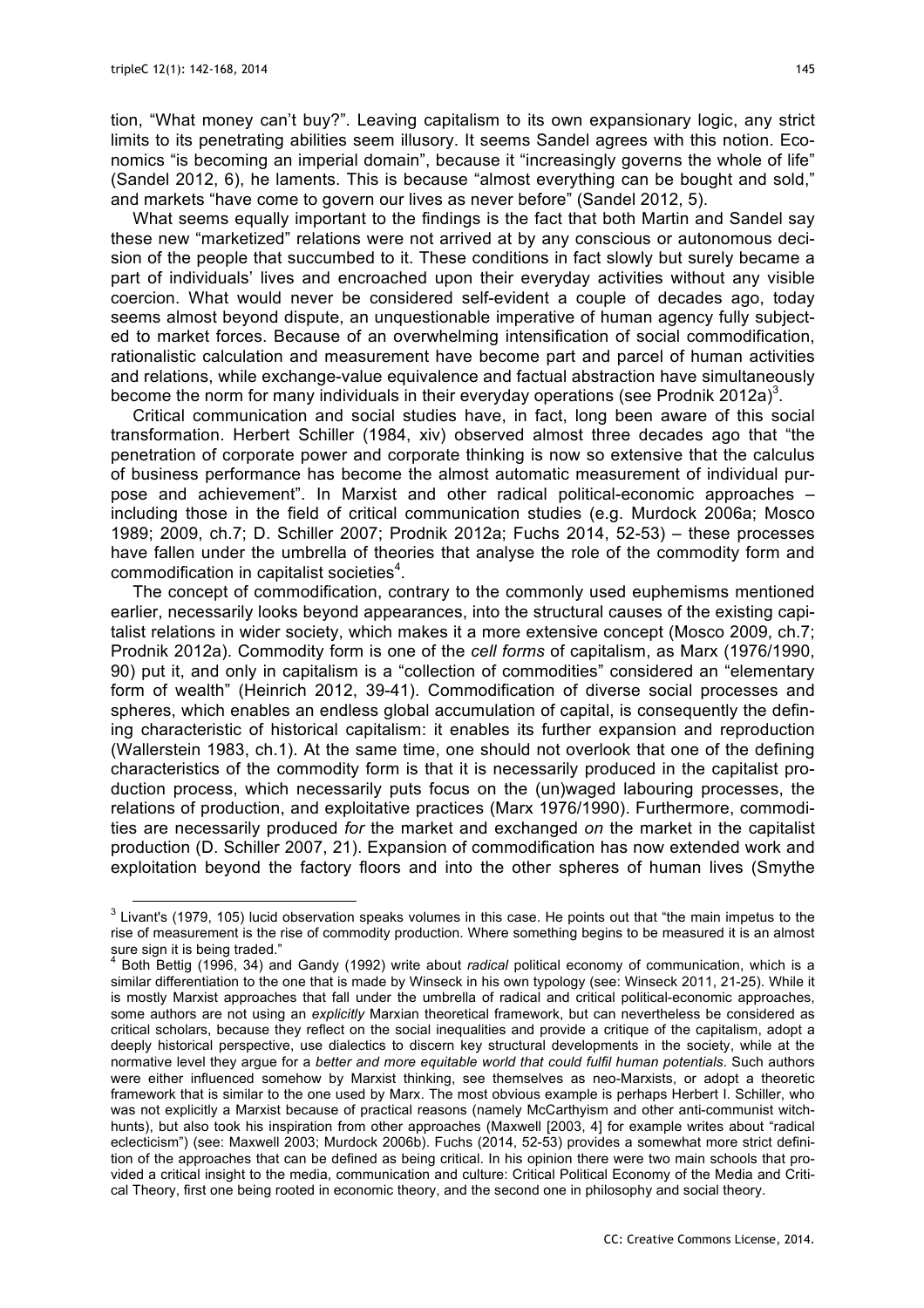1977; Terranova 2004; Marazzi 2008; Fuchs 2012a; Crary 2013; Fuchs and Sevignani  $2013)^5$ .

## **3. The Dialectics of Social Transformation and the** *Information Revolution*

*"The mark of some successful dialectic is shock, surprise, and the undermining of preconceived notions."* Fredric Jameson (2003, 196)

Historical accounts tracing the emergence of culture, information, and communication as somehow relevant parts of capitalist production and accumulation (the *material base*) usually extend only as far back as the second half of the twentieth century. In this historical period, there was supposedly a radical socioeconomic transformation, a clean break with the past that brought about the *information society*, which would abolish the antagonistic class relations and thoroughly alter the labour-capital relationship. Theories that developed the notion of an information society and a *post-industrial society* pointed at several mechanisms that contributed to this radical historical break, but the sharply increasing social and, especially, economic importance of the information resources was, in all likelihood, crucial. This was the so-called *information revolution*, which supposedly resulted from the new ICTs<sup>6</sup>.

Significantly, this historical period, as Herbert Schiller (1973, 13) pointed out at the time, was in fact "one of the most spectacular decades of social conflict and manipulative control in the United States' history". The end of the 1960s and the beginning of the following decade saw an almost worldwide rise of the New Left, persistent student protests, and new social movements that brought to the fore new political issues and conflicts (Offe 1987). These perturbations can, at least to an extent, also be seen in the light of the on-going process of decolonization that exposed serious worldwide inequalities and continuing dependencies of the nations that were now formally independent, these dependencies being implemented through both cultural imperialism and neo-imperialist practices (H. Schiller 1969; 1976; Harvey 2003, chapter 2; Thussu 2006, 24-37, 46-55). Cultural imperialism and cultural dependency were not a question of conspiracy or manipulation, but a structural fact according to Mattelart (2000, 67), main reason being unequal information and communication exchange on a worldscale.

It was this antagonistic social context that made Bell's proclamations of the "end of ideology" even more incomprehensible (or, perhaps, revealed it to be wishful thinking). What today seems plausible is that the primary (even if implicit and unintentional) consequence of the information society theories was to legitimize a comprehensive political-economic and wider societal reorganisation, which would provide a new social stability in the time of political perturbations and looming systemic economic crisis, as the existing mode of capitalist accumulation process reached its limits (Offe 1985). Critical authors, after all, promptly demystified key presuppositions contained in these theories and successfully demonstrated that societies will remain deeply embedded in the inequalities and asymmetries that are distinctive of capitalism, *even if* information resources are in fact gaining in importance (Dyer-Witheford 1999, 77; cf. Dupuy 1980; Splichal 1981; Mosco 1982; 1989). Several authors today agree that the last few decades have, in fact, brought about a consolidation of capitalism and a deepening of commodification, consequently increasing economic inequalities and prompting new antagonistic conflicts between capital and labour<sup>7</sup>.

<sup>&</sup>lt;sup>5</sup> Several authors have extensively written on this topic (see also Prodnik 2012a). In Marazzi's (2008, 50) opinion "today the capitalist organization of work aims to overcome this separation, to *fuse* work and worker, to *put to work the entire lives* of workers." Crary (2013) has similarly pointed out there is a 24/7 logic in contemporary capitalism: non-stop consumption, exploitation, and commodification, an idea of constant work without any pauses or

limits, spreading throughout society.<br>  $^6$  For a critical account see for example Mosco (1989), May (2002), D. Schiller (2007, ch.1), Fuchs (2012b).<br>
<sup>7</sup> See Dyer-Witheford (1999), May (2002, ch.2), Mosco (1989; 2009, 75 Foster (1998), D. Schiller (1999; 2007), Fisher (2010), Fuchs (2008; 2011; 2012b) and other authors writing in the broad field of political economy of communication.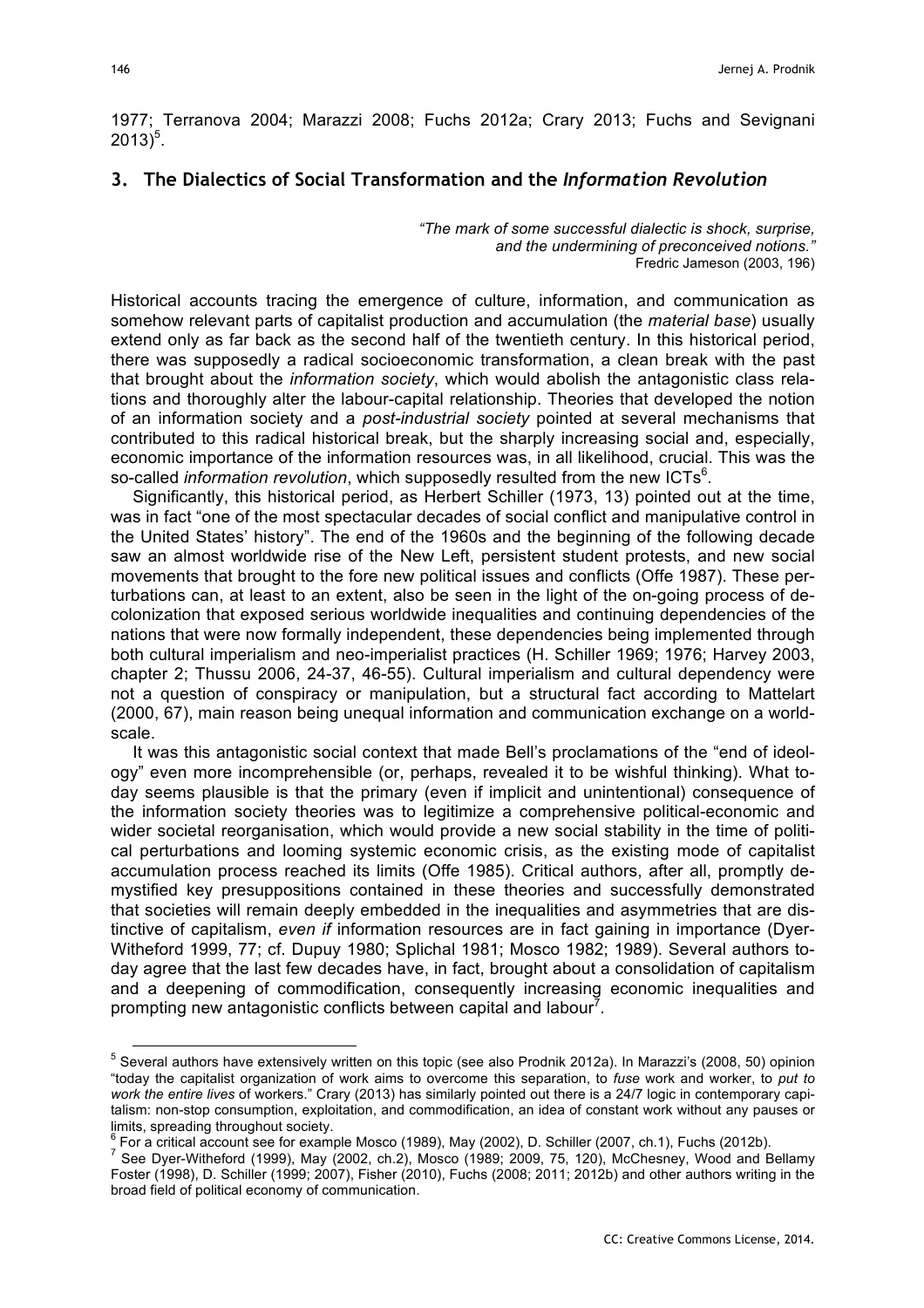Looking at the surface of things, it therefore seems that we are confronted with a considerable contradiction. On the one hand, we are forced to acknowledge that, in the past few decades, there has indeed been an important reconstruction, not only of the existing mode of capitalist production and accumulation (new one often being labelled as *post-Fordist*), but also of the wider social fabric and of our everyday lives. This change is in large part owed to the increasing role played by information resources, communication, and knowledge, all of which have gained in economic importance. Mosco (1982; 1989), for example, was in the 1980s already debunking fantasies about the radically different social order that had supposedly originated from the changes brought by the new ICTs. However, at the same time, he also indicated that information had indeed become "vital to corporate capital accumulation" (Mosco 1982, 46). Similarly, Dan Schiller (2007, 24), another author who is very critical of the information society theories, points out that "[o]ften supported by telecommunications infrastructures, information has become an increasingly significant factor of production across all economic sectors".

The insights that would simultaneously theorize both social continuity and discontinuity seem in stark opposition to the popular discourse, in which *everything* has changed in the last decades because of the rise of the new technologies, and also to some of the more orthodox authors in the field of critical political economy who even today often claim there was *no* relevant change *at all* in society and in how capitalism operates in the present historical phase<sup>8</sup>. Eran Fisher (2010) analysed the celebratory discourse connected to the network technologies and new ICTs and called it the *digital discourse*, pointing out that *the spirit of networks* embedded in it is dominant in academia, political and economic circles and especially in the popular jargon (he analysed the hyper-celebratory discourse of the *Wired* magazine) (cf. Mosco 2009). This hyper-optimistic discourse can be contrasted with a diametrically opposite one, which is, for example, present in Doogan's (2009) work. He provides a critique of what he terms the *new capitalism* on "the ideological, methodological and empirical basis of the societal transformation" (Doogan 2009, 4). While one can agree with his main argument that there is a need to provide a critique of the theories of radical discontinuity, for Doogan even using concepts such as knowledge, *informationalism* or networks is "nebulous", because they are "difficult to pin down and [are] resistant to close scrutiny, while globalization is a term whose usage is perhaps inversely proportional to the precision of its meaning." (Doogan 2009, 5) It seems that for Doogan every theory which even suggests there was *any* relevant social change "rests upon an idealized representation of contemporary society." (Doogan 2009, 6) It is "devoid of the materialist iconography," (Doogan 2009) and this holds true whether one is reading insights by Harvey, Bell, Castells, Beck, Bauman, Boltanski and Chiapello, or Sennett; their theories are all the same in the way they privilege discontinuity and "over determine the role of technological change". In Doogan's (2009, 6) view we thus need to "*rematerialize* an understanding of social change."

Such a generalizing and overarching assessment of even those approaches that are very critical in analysing the present social changes seems far-fetched and (indeed) *nebulous*. However, even if we concede that there were important changes in capitalist accumulation, we must also inevitably recognize that the system in its essence has remained capitalist. There was consequently no drastic change in the basic political economic organization of the social order – unlike what affirmative apologists claimed would happen – a conclusion most authors writing in the field of political economy of communication were (and still are) in full agreement. The changes in the new technologies therefore brought about a deepening, expansion, and acceleration of the capitalist accumulation and commodification on the one hand, and an intensification of control on the other, and not some kind of social revolution (Mosco 1989, 34-35).

 $8$  Fuchs (2012b, 2-6) provides a detailed critical assessment of the discontinuity and continuity theories of information society. As he points out: "In its extreme form, the continuity hypothesis is the claim that contemporary society does not differ in any significant way from nineteenth-century capitalism" (Fuchs 2012, 6) Both discontinuity and continuity approaches are intellectually close to techno-deterministic theories that disregard the everpresent power relations in specific social context.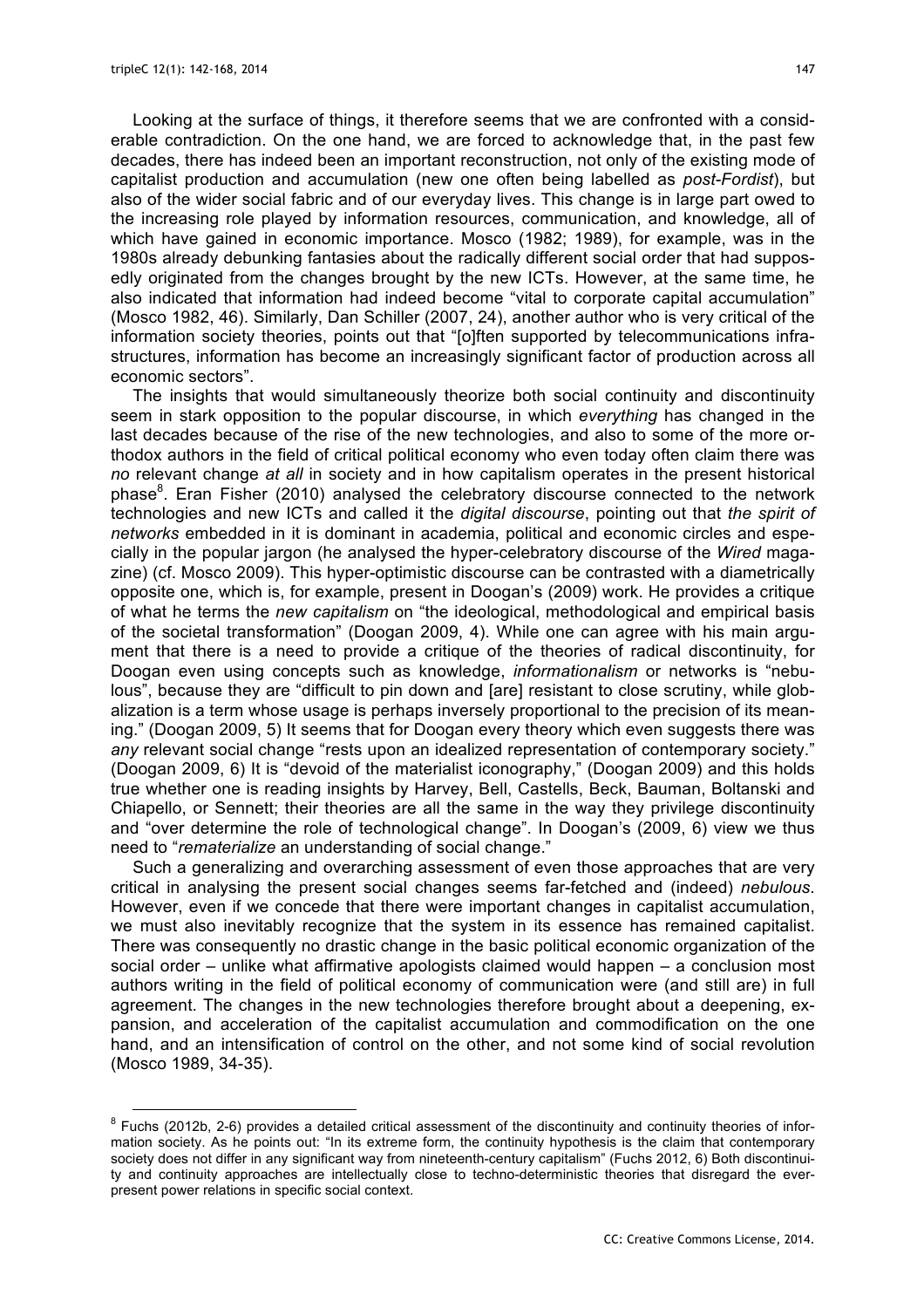One possible way of resolving this apparent contradiction between social continuity and discontinuity is by adopting the historical method of thinking from critical theory. We must radically historicize the key categories we are investigating, demonstrating that they are historically transitive and malleable. As Bonefeld (2009, 125) would have put it, echoing Marx and Engels, "historical materialism is the critique of things understood as dogmatic. It melts and dissolves all that appears solid". Furthermore, we must also turn to dialectics, which will help us to (re)think these internal contradictions related to the complex mutual relationship between social change and continuity. Fredric Jameson (1998, 171; cf. Marx 1973/1990, 103) pointed out that it enables us to simultaneously think two faces of history "which we otherwise seem ill-equipped to think: namely identity and difference all at once, the way in which a thing can both change and remain the same, can undergo the most astonishing mutations and expansions and still constitute the operation of some basic and persistent structure."

Fuchs (2012b; cf. 2014, 53-55) has in a way similar to Jameson's account of dialectics used Adorno's dialectical approach for his critique of both the approaches that see societal changes in the terms of radical discontinuity on the one hand, and on the other hand those that see no changes at all (theories of radical continuity). As Fuchs points out we live *both* in capitalism and in an informational society: "In terms of critical, dialectical theory, contemporary society is an information society according to the state of its *forces* of production. In contrast, however, contemporary society is capitalist in its *relations* of production" (Fuchs 2012b, 18; 2014, 55) A similar distinction was made earlier by Douglas and Guback (1984) and by May (2002, 42-43). They all pointed out that even if one can talk about a technological revolution (in the forces of production), the relations of production could not only remain the same, but could in fact be consolidated even further. But as Fuchs (2012b, 16) furthermore notes, even if informational character of global companies is increasing in importance, it remains "a non-dominant trend", as both finance and fossil fuels for example remain more important. It is thus, in his opinion (Fuchs 2012b, 16), "financialization, hyperindustrialization, and informatization [that] characterize contemporary imperialist capitalism."

By adopting a materialist perspective, the concept of the so-called information revolution must therefore be connected to the increased *social* need for information in the current historical epoch. A key characteristic that has accompanied this emerging social need in the last few decades – which was, in its essence, a result of the existing social relations of power – is that information and communication have finally and completely constituted themselves as commodities that are bought and sold on the market. Two decades ago, Melody (1993, 75; cf. Hesmondhalgh 2008, 97) pointed out how "information that previously was outside the marked and not included as economic activity has now been drawn into the market". In May's (2002, 129) view, similarly, the *age of information* therefore "does not change the character of capitalism", it does however "require the renewal of certain aspects of property law, most importantly the reconfiguring of intellectual property rights. The information age has prompted the extension of intellectual property into areas previously unavailable for commodification" (cf. also May 2010). New ICTs that were developed and also made possible this technological infrastructure can be seen as influential, but by no means determining factors, contributing to the social changes as information is produced, processed, and transmitted through these new communication channels.

It is, however, a historical fact that commodification of communication, information, and culture commenced long before the emergence of the so-called post-industrial/information society and also long before the constitution of the heavily enlarged cultural industries. Information has therefore for a long time been produced for the capitalist market, but never to such an extent as in the current historical context. Alas, *even if* communication and information have now fully constituted themselves as key commodities inside the capitalist accumulation process and the capitalist market, neither their social influence nor commodification started with the rise of the information society, as ideologically biased ahistorical theories claim. (see Headrick 2000; D. Schiller 2007)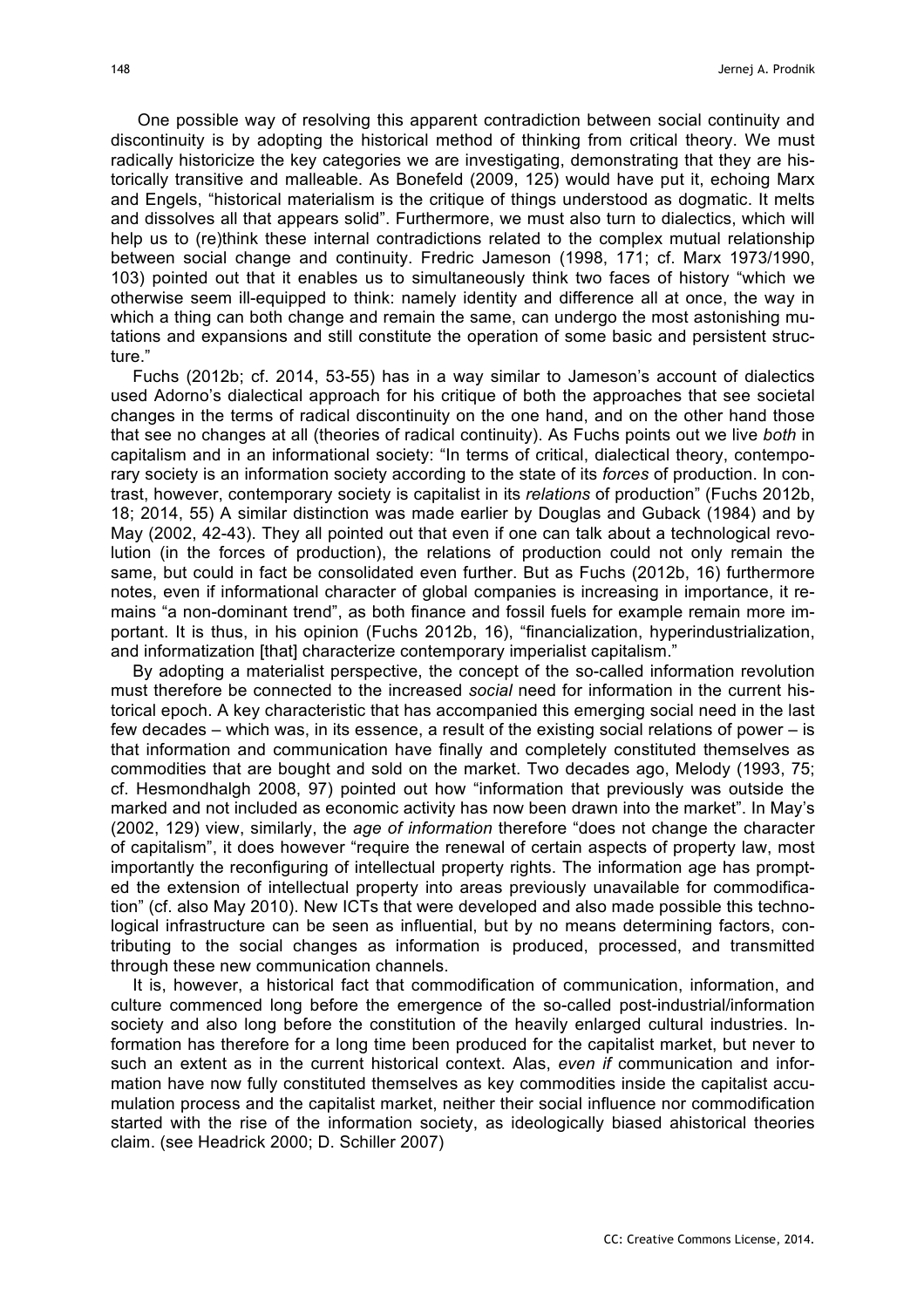## **4. Commodifying Communication and Information in the** *Longue Durée*

*"Each 'current event' brings together movements of different origins, of a different rhythm: today's time dates from yesterday, the day before yesterday, and all former times."* Fernand Braudel (1980, 34)

Human societies have always been based on both communication and information. Language-capacity and communication can, in fact, be seen as defining characteristics of human societies. Hardt (1976, 19) points out that communication is "a basic social process involving individuals. In fact, communication becomes the sine qua non of human existence and the growth of society". Similarly for Mosco (2009, 67), "communication is a social process of exchange, whose product is the mark or embodiment of a social relationship. Broadly speaking, communication and society are mutually constituted". As noted by Melody (1993, 75), "detailed investigation certainly would show that societies have always been information based," which consequently means that "the changes of recent years have been primarily in the market characteristics of information".

Because both communication and information have always been fundamental parts of human societies, Headrick (2000, ch.1) wrote it is consequently also impossible to define when *the information society* in fact started. We are, however, able to define different historical epochs in which the wider importance of information in a certain social context has been intensified, both in the sense of the amount of information to which people have access, and in the sense of the changes in the information systems that are crucial for the management, organization, transformation, and storing of information. At most it is therefore possible to define *several* information revolutions according to Headrick (2000), not only one that supposedly started in the middle of the twentieth century. These revolutions have always been put in motion by cultural, political, and economic upheavals of the times and were closely connected to existing social needs; undoubtedly they were responses to the demands for information (and their overall organization), echoing the wider power relations in societies.

The so-called information revolution we have been witnessing in recent decades should, therefore, only be seen as a long revolution, as Williams (1961/2011) named the long-term processes of transformation. The changes he analysed were happening in different spheres of culture, politics and economy, and in his view could not be considered as being separate from each other, as they dialectically intertwined. For Williams (1961/2011, 10) long revolution should be considered as "a genuine revolution, transforming men and institutions", yet it is at the same time "a difficult revolution to define, and its uneven action is taking place over so long a period that it is almost impossible not to get lost in its exceptionally complicated process" (Williams 1961/2011, 10). The changes that accompanied the not-so-recent rise in the importance of communication, culture and information resources, points at a similar longterm change, one that developed as a part of an ever-changing capitalist economic system, while simultaneously overlapping with contradictory and deep structural transformation in the wider social order.

The latest information revolution can, according to Headrick (2000, ch.7), quite possibly be traced back several centuries into the past, or at least to the second part of the nineteenth century, if we follow Winseck's and Pike's (2007) analysis. They point out how this was the historical period when global communications infrastructure was developed and first utilized, mostly owing to the emergence of deep globalization: that is, the expansion of the world markets, the rise of multinational companies and financial institutions, and the intensification of capital flows and global commodity exchange. At the time, global communication infrastructure was closely connected to these globalizing tendencies, including the development of new technologies. International commodity exchange and the increasingly global division of labour propelled the need for fast international communication, as successfully overcoming time-space constraints was often of fundamental importance (because it could also mean an important competitive advantage in the market). These tendencies had already been not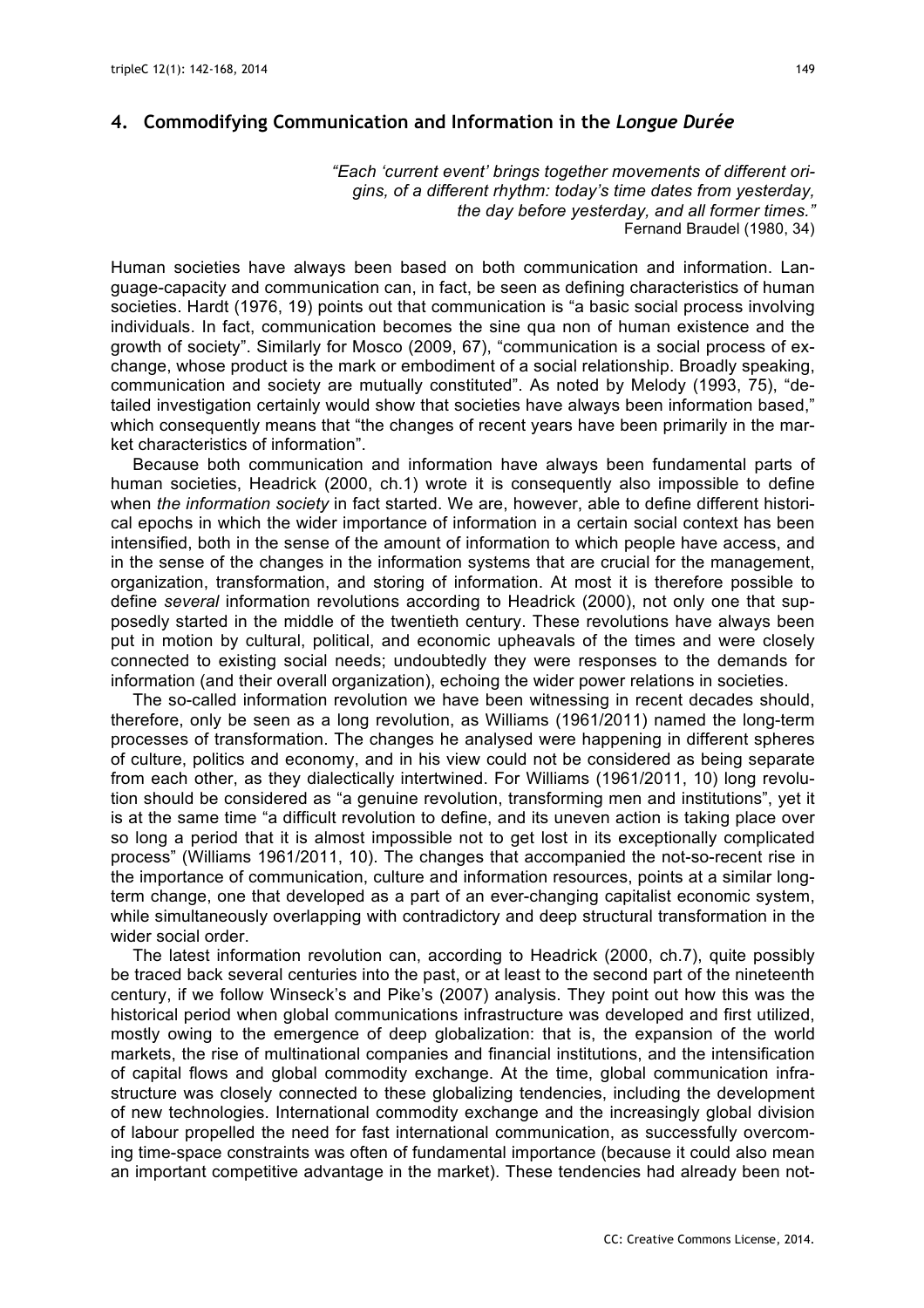ed by Marx (see Melody 1993, 68-70; Dyer-Witheford 1999, 38-42; Fuchs 2011, 141-160) and were especially closely observed by another German political economist, Knies, who wrote detailed analyses of communications and transportation systems, including two monographs, addressing, respectively, railroads and the telegraph, which were both published in the 1850s (see Hardt 2001, chapter 4).

The close connection between communications infrastructure, information and communication flows, media and culture, and the underlying economic transformation was closely observed by several other authors long before the formal emergence of communication studies in the twentieth century. In his historical analysis of journalism, Bücher (1893/1901, 241), one of the founding fathers of the German *Zeitungswissenschaft*, for example, pointed out that the "sole aim of this cursory survey of the modern development of journalism" was "to show how the gathering of the news has been conditioned at each epoch by general conditions of trade". His materialist and historical approach to the analysis of newspaper even today provides us with several important insights<sup>9</sup>. Bücher (Ibid, 225-226) was, in fact, one of the first authors to demonstrate that news-agencies and journalism first developed as businesses in Venice and Rome in the fifteenth century. This would mark the starting point of the historical period when transmission of the news via commercial correspondence became a source of profit. As historians in the field of media and communication studies have indicated, Venice was in fact the first city in Europe in which printing and publishing became an important type of business, and this development also included laws regulating the printing and publishing trade, which can be considered as precursors to the copyright system (Bettig 1996, 15-16). Even more importantly, it is crucial to note that the emergence of a *news-forprofit* rationale historically and spatially overlapped with Arrighi (1994) and Braudel's (1977) accounts of the historical rise of capital. According to their analyses, the "first great phase" of capitalism as a social system started in the northern Italian city-states around the fifteenth century, and this included Venice as one of the key financial centres of the time.

As pointed out by Dan Schiller (2007, 35), "[c]ultural and informational commodification commenced not after, but within, the acute social struggles marking the transition to capitalism". These processes were, therefore, a part and parcel of structural changes and social struggles that accompanied the social transformation into capitalism (Smythe 1954, 31-34; H. Schiller 1996, 35; Hardt 2001, chapter 1; D. Schiller 2007, 34-35). But these developments were neither self-evident nor indispensable; in many cases, they were accompanied by social conflicts and opposition, and were actively countered by more or less unsuccessful uprisings against the capitalist enclosure. Williams (1961/2011, 191), for example, noted that there were already several publishing houses in England in the sixteenth century, however commodity exchange of books was still considered vulgar at that time and there was consequently significant resistance against the publishing market.

The emergence of modern IPRs was, at least from today's point of view, one of the more important changes, with vast (and unplanned) consequences that we are still in the process of fully comprehending. In their historical analyses of the gradual transformation of information and culture into a special type of commodity, both Dan Schiller (2007) and Bettig (1996, 22-23) have pinpointed the eighteenth century as a crucial historical moment, when legal regulation of IPRs first appeared in England (cf. Hesmondhalgh 2009, chapter 5). Because these rights spread to human creativity, they also enabled its commodification. But, even before that, at the end of the seventeenth century, there was a considerable growth in the size of the reading public, which dialectically contributed to an expansion of the production and circulation of newspapers, books, magazines, and, consequently, also constituted a considerable expansion in the commodification of information and media (Williams 1961/2011, 192-193; Headrick 2000, chapter 1). The newspaper is, for example, often considered to be a product of the commercial middle class in the eighteenth century, since it provided them with crucial business information essential for their activities (Williams

<sup>&</sup>lt;sup>9</sup> Bücher was not a Marxist and his approach cannot be defined as historically materialist in the Marxian use of this term. His analysis however was both deeply historical and also materialist in the sense of a long-standing philosophical split between idealist and materialist approaches to the social ontology (see for example Hay 2002, chapter 6).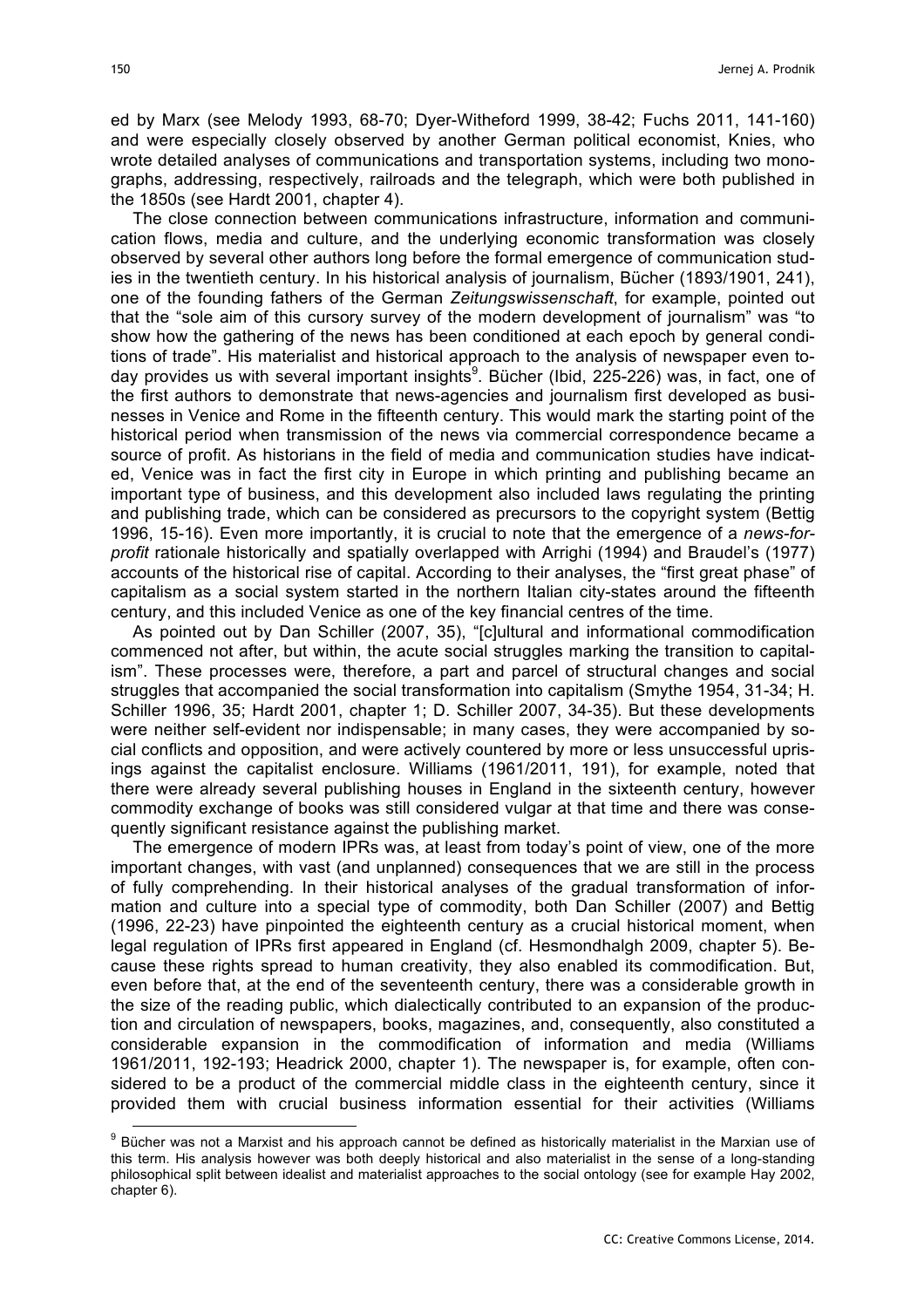1961/2011, 208, 222; Mosco 1989, 50). Because these early newspapers were still limited to a relatively narrow circle of people, a real reading revolution in England, which was followed by a vast market expansion of the press, only happened in the nineteenth century, especially between 1830 and 1850, when the first market speculators emerged. Writing became an important part of commodity exchange in England at that time and also led to a transformation of the media and press into typical capitalist industries; a process that was fully consolidated only at the start of the twentieth century (see Williams 1961/2011, 200; 1962).

A very similar historical development of the press to that which occurred in England could be observed in most developed capitalist countries, for example, in the US, where business imperatives in the media prevailed in the nineteenth century; this meant that both news and, later, advertising space, became important commodities (Schudson 1978). At around the same time, the first modern press agencies were founded around the world (Thussu 2006, 9- 10) and there were also vast changes in postal services and telecommunications throughout the nineteenth century, which provided infrastructure for the distribution of communication and information as commodities (see Headrick 2000, chapter 6; Pike and Winseck 2007). According to Mattelart (2000, 23-24) it was exactly the rise of the major European news agencies and their international orientation throughout the 1870s that ultimately marked the rise of the market in information on a global scale<sup>10</sup>.

Hesmondhalgh (2007, 57) distinguished between three stages in which texts have been commodified: The *first* stage occurred in the fifteenth century and was connected to the commodification of tangible objects, such as books; the *second* stage has been occurring from the eighteenth century onwards with the emergence of IPRs and is connected to the information contained *within* tangible object as "the work"; the *third* stage, which we are currently witnessing and which first emerged with the late twentieth century, is commodification of the *access* to the information (e.g. via electronic databases). Commodification of access prompted Mosco (1989) to write about *Pay-Per Society*, whereas Rifkin (2000) labelled the present historical context as *the age of access.* As one can see, further restrictions to access and its commodification intensified, when the importance of intangible goods as such increased; this mainly happened because it became easier to reproduce them, which became particularly evident with digitalization.

Authors writing about the rise of the so-called information society in most cases have failed to grasp this longer historical genealogy because of the implicit technological determinism that was a part of their theories (Dyer-Witheford 1999; D. Schiller 2007). Because of historical ignorance, they failed to notice that information resources had been subject to capitalist economic relations much earlier. What was happening throughout the twentieth century was, in fact, a long-term and continuous expansion of commodification in this field, which was closely connected to the development of capitalism.

*Against those accounts that see the information society in terms of technological revolution, it is also important to emphasise that the appropriation of information and information resources has always been a constitutive aspect of capitalist societies quite outside of any technological context. […] The gathering, recording, aggregation, and exploitation of information can be – and has been – achieved on the basis of minimal technological support* (Robins and Webster 2004, 63).

Instead of directing our focus on the rise of the new ICTs as the main incentive that supposedly produced changes in society, we are therefore bound to point to the diverging and changing types of access to the management and control of information (Robins and Webster 2004), which nowadays are mainly dependent on financial considerations and are going through new enclosures. These continuing changes have established new economic – and with them social – inequalities; for example an unequal access to formerly public information

 $10$  At the time three major European news agencies – German Wolff, British Reuters, and French Havas – were also the only agencies that were international in their scope. They made a cartel pact (treaty of alliance) in 1870s, through which they divided the world into territories of influence. This cartel lasted for over fifty years. (Mattelart 2000, 23-34)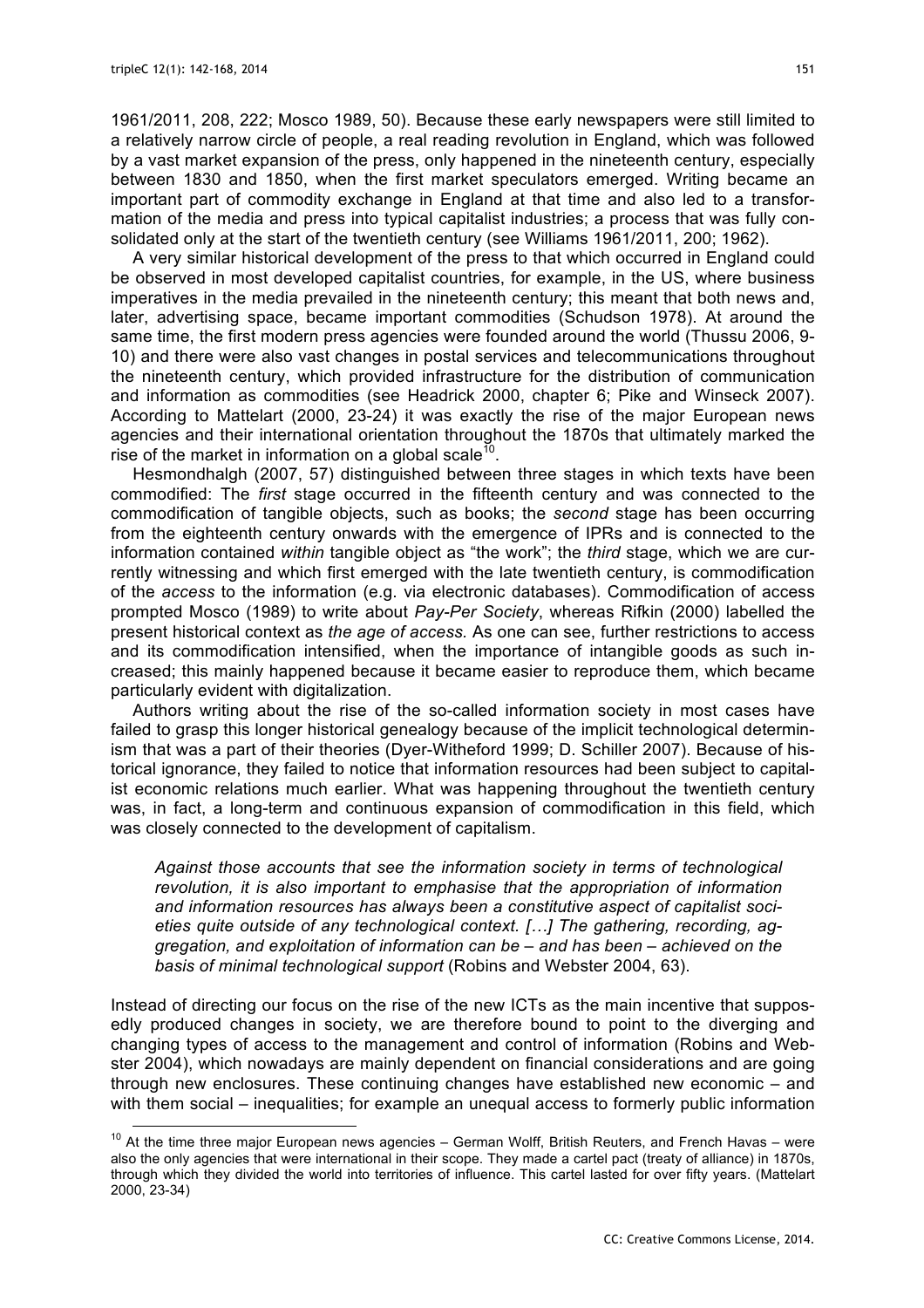and culture, *information poverty*, and an intensification of global dependencies because of the concentration of communication capacity and information is in the hands of the biggest capitalist conglomerates and corporations.<sup>11</sup> In any case, communication, culture, and information were being produced as commodities centuries ago, but their role in the overall capitalist production and wider accumulation process only slowly became as influential as it is today.

#### **5. "It's** *politics***, stupid!"**

*"The information sphere is becoming the pivotal point in the American economy. And, as the uses of information multiply exponentially by virtue of its greatly enhanced refinement and flexibility – through computer processing, storing, retrieving, and transmitting data –* information itself becomes a primary item for sale*."* Herbert I. Schiller (1984, 33, emphasis by author)

Deep globalization was, as already mentioned, one of the important factors contributing to the infrastructural development of global communication systems. However, there were several other causes and processes contributing to the exceptional expansion of the wider field of communication (and, consequently, its commodification within capitalist societies) throughout the nineteenth and the start of the twentieth century. Amongst others were the emergence of the popular press and, later, a vast expansion of the culture and media industries. For Williams (1961/2011, 211) and Herbert Schiller (1984, 77), improvements in the productive and distributive methods that were propelled by industrialization were of considerable importance in these changes. Likewise, one should not overlook the expansion of the basic democratic freedoms that were an important process accompanying the struggle for democratization, connected to the rise of liberalism, liberal democracy, and also urbanization (cf. Williams 1961/2011, 211; Hardt 2001, chapter 1; Jhally 2006, 50). Urban industrialization – which was, in fact, closely linked to the primary (primitive) accumulation and enclosure of the commons (Marx, 1976/1990, part 8; Perelman 2000) – for example, significantly eroded the older (rural) cultural forms, which opened up the space for mass culture, which could now be produced as a commodity (Jhally 2006, 50). As Smythe (1954, 34) noted over half a century ago, "The mass media now supply entertainment which more than fills the quantitative void left by the displacement of the older rituals for entertainment". There was also an explosion of advertising, which radically changed the economic organization of the press at the start of the twentieth century and greatly contributed to its expansion (see Park 1922, 360- 365; Williams 1962, ch.2; Baker 1994; Curran 2004, ch.3).

But, even if we take all of these different social processes into consideration, it remains fairly difficult to explain what contributed to such a considerable qualitative change that turned communication, culture, and information as commodities into crucial resources in the existing capitalist mode of production and accumulation, even to the extent that, in some cases, they are now defining other political economic processes in the current historical epoch. North American political economists of communication are in full agreement that the key transformation was in fact led by political incentives and state interventions in this field. Herbert Schiller (1969; 1984; 1998; 2000, 49-54), Dan Schiller (1999; 2007), Michael Perelman (2002), Vincent Mosco (1982; 1989; 1993), Nick Dyer-Witheford (1999) and Christopher May (2002, chapter 5; cf. 2010) are amongst the authors pointing out that the political interventions were in fact the ones that led to what is often labelled as the information society and information revolution.

The increasing social, economic and political significance of information and communication systems and resources (both the infrastructure and the content) was ascertained in the

 <sup>11</sup> See for example Mosco (1989; 1994, 117-120), H. Schiller (1989; 1996), Bettig (1996), Perelman (2002), McChesney (2013). According to Perelman (2003b, 32; cf. 2002) "stronger intellectual property rights contribute to the unequal distribution of income and property, have destructive consequences for science and technology and the university system, inundate society with legal disputes, and reduce personal freedoms through intrusive measures to protect intellectual property".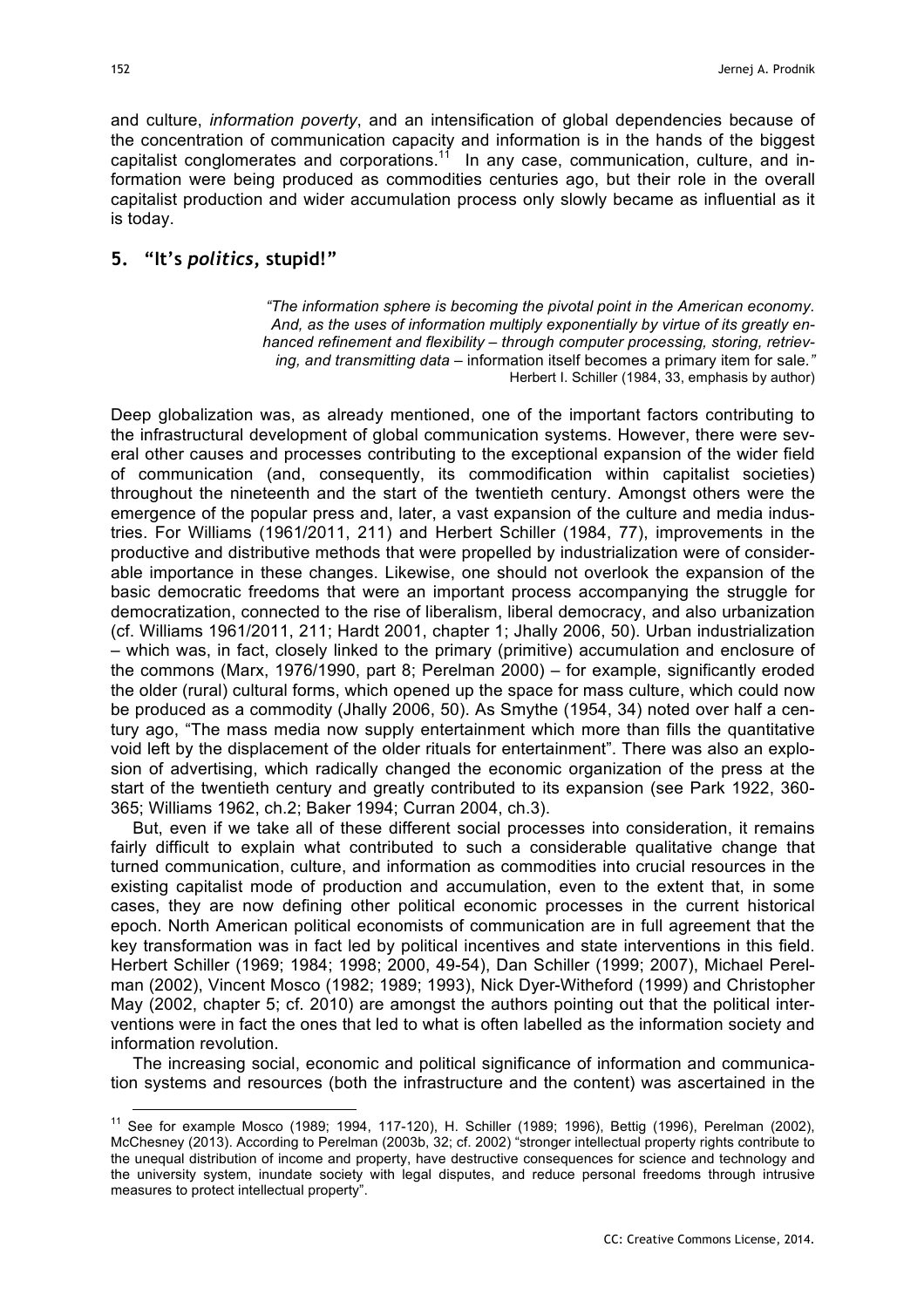US in the 1950s and, especially, in the 1960s. Key political administrators and decisionmakers have, together with the biggest corporations and conglomerates, and in co-operation with the military-industrial complex, realized that controlling communication and information resources and infrastructure is of prime importance if the US wants to expand its economic interests beyond their own borders in the areas that were beyond their immediate political control, defining the terms of global hegemony. The goal was not an old-fashioned imperial control through military might and interventions (even though the possibility of this could not be excluded), but was aimed at providing opportunities to the biggest conglomerates and commencing what Harvey (2003, chapter 2) called the "capitalist imperialism". At the same time, as Herbert Schiller (1984, 48) indicated, development of the information sector was intended to help in the revitalization of capitalism, both nationally and internationally, and to provide a solution to the enduring economic crisis.

It was the key decision-makers, therefore, that acted according to these presuppositions and goals by deploying international policies, enacting different state interventions in the field and providing the industry with huge governmental funding for research and development (R&D). National and international policies in the wider field of communication became an important part of the neo-imperialist tendencies in American politics and economics, and were coupled with cultural imperialism, which (perhaps often quite unintentionally) spread the vision of the American dream around the globe. They were implemented in the so-called military-industrial-communication complex that was most closely analysed by Herbert Schiller (1969; cf. Maxwell 2003, chapter 2). Schiller had already analysed these tendencies in his first major work, *Mass Communications and American Empire* (1969), and further developed his analysis in his key work *Communication and Cultural Domination* (1976)<sup>12</sup>. He pointed out that the imperial expansion of American power could be carried out only in parallel with the expansion of technological and communication "industrial" complexes. They helped to spread the media content and, with it, a very specific ideology, which would help to sustain American hegemony and incorporate new areas into the world capitalist economy. The crucial underlying objective of Washington's international communication policies was therefore "to secure as large a part as possible of the ex-colonial world for the world market system" (H. Schiller 2000, 42).

These imperial intentions helped to build an international system that suited American political and, especially, economic interests in the territories that were formally outside of their immediate control. This is perhaps best exemplified by the *free flow of information* doctrine that promoted a global free market in media, culture and information resources (H. Schiller 1976, chapter 2). Its political objective was, to put it in the words of Hardt (2004, 53-54), to ease "unrestricted trade, including the flow of cultural goods through channels of mass communication, for purposes of creating favourable social or political conditions of controlling the production of everyday realities". It helped to expand capitalism around the globe and develop markets in non-capitalist territories. The free flow doctrine in turn directly produced new international dependencies, especially in the field of information and communication (see Thussu 1998; 2006). With this intention in mind, "the free flow doctrine has been elevated to the highest level of U.S. foreign policy," Herbert Schiller (1984, 56) noted in 1980s (cf. H. Schiller 1969; Mosco 1993; Mattelart 2000, 50; Perelman 2002)<sup>13</sup>. Only a couple of years later the free flow of information doctrine became fully united with its more wide-reaching big brother, the neo-liberal political economic doctrine of a full-blown *laissez-faire* free market capitalism, which consolidated itself in the 1980s in the US and the UK and since the 1990s spread throughout the globe (cf. Thussu 2005; Hesmondhagh 2008).

The free flow of information doctrine attempted to present commodification and privatization of communication and information resources and their global exchange as natural and beyond-dispute, even though there were manifest struggles against incorporation of these

<sup>&</sup>lt;sup>12</sup> These issues remained amongst his major research interests until his death (see H. Schiller 2000).<br><sup>13</sup> As Herbert Schiller stressed at the end of the 1990s (see H. Schiller 2000, 76-87), this doctrine remains crucia in governmental documents of the United States together with an imperative of private property (e.g. over information via patents and intellectual property rights) right to this day. Its fundamental principles are enforced through international agreements and different bilateral arrangements between nation states.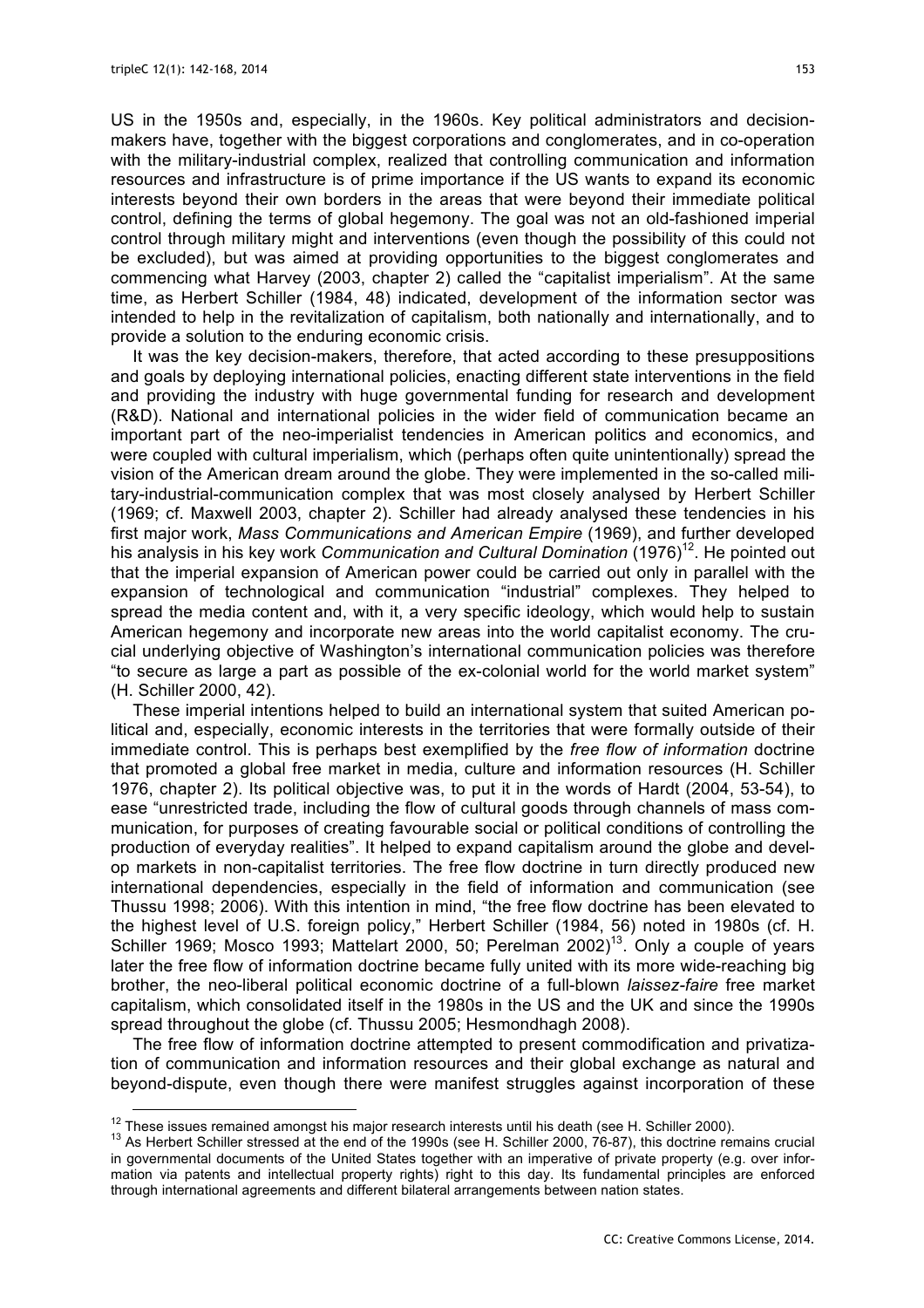fields into the capitalist market. The main intentions of the doctrine were ideologically presented as if the free market commodity exchange is a completely neutral, fair and unbiased exchange between equally powerful actors<sup>14</sup>. In fact it served especially those corporations (and countries helping them) that were already the most powerful on the capitalist market<sup>15</sup>. To put it in the words of Herbert Schiller (1976, 45), "when there is an uneven distribution of power," a free hand of the market "serves to strengthen the already-powerful and weaken further the already-frail". In his opinion "freedoms that are formally impressive may be substantively oppressive when they reinforce prevailing inequalities while claiming to be providing generalized opportunity for all" (Schiller 1976, 45). Or as he emphasized years later:

*The free flow of information doctrine, undeniably beneficial to the already powerful, is a fraudulent construct. The flow of information it promotes is free in one respect only. The flow is expected to be freely admitted to all the spaces that its providers desire to transmit it to. Otherwise, there is nothing free about the information. Quite the contrary. Information and message flows are already, and continue to be, priced to exact the highest revenues extractable. Recent decades have witnessed the steady transformation of public information into saleable goods. Improved electronic information processing facilitates greatly the ability to package and charge for all kinds of messages and images* (H. Schiller 2000, 85)

According to Dan Schiller (2007, 39-48), the key role played by political interventions in the rise of the information and communication commodities and systems can be recognized in several different areas, including: 1) Funding research and development in telecommunications; 2) "Liberalization" of the communication market; 3) Changing global trade and investment regulations to favour services; 4) Privatization of formerly public and freely accessible information; and 5) Strengthening legal rights to private property in information. Most of the

 $14$  Like it is the comprehended in the liberal theories; to put it in the words of Marx (1976/1990, 280), commodity exchange in the sphere of circulation "is in fact a very Eden of the innate rights of man. It is the exclusive realm of Freedom, Equality, Property and Bentham. Freedom, because both buyer and seller of a commodity, let us say of labour-power, are determined only by their own free will. They contract as free persons, who are equal before the law. Their contract is the final result in which their joint will finds a common legal expression. Equality, because each enters into relation with the other, as with a simple owner of commodities, and they exchange equivalent for equivalent. Property, because each disposes only of what is his own. And Bentham, because each looks only to his own advantage. The only force bringing them together, and putting them into relation with each other, is the selfishness, the gain and the private interest of each. Each pays heed to himself only, and no one worries about the others. And precisely for that reason, either in accordance with the pre-established harmony of thing, or under the auspices of an omniscient providence, they all work together to their mutual advantage, for the common weal, and in the common interest."

Nordenstreng and Varis (1974, 54) noted in the conclusion of their influential report for UNESCO, which focused on the international flows of television programme and was entitled *Television traffic – a one way street?,* that Western exporters (unlike other exporters around the world) were able to reach across the globe with their programmes. "Consequently, exports of TV programmes to other countries seem to be associated with the wealth and size of a country" (Nordenstreng and Varis 1974, 54), they pointed out. This also meant that "the free flow of TV material between nations means in actual fact that only those countries with considerable economic resources have taken advantage of the freedom to produce, while those with scarce resources have the 'freedom' to choose whether or not to take advantage of the material made available to them" (Nordenstreng and Varis 1974, 54). Empirical results of the analysis done by Nordenstreng and Varis led to a conclusion that television traffic indeed was a one way street at the time. As a consequence, there was no need for question marks anymore: "there is no need – in fact, no justification – for a question mark after the title of this publication. Globally speaking, television traffic does flow between nations according to the 'one way street' principle: the streams of heavy traffic flow one way only" (Nordenstreng and Varis 1974, 52). Mowlana (1985, 27) came to similar conclusions in his report in the 1980s, which synthesized previous analyses done for UNESCO in the field of media, culture, and communications. He pointed out there is an obvious vertical flow of international news from the most developed countries to the rest of the world. While horizontal flows existed, they represented only a fraction of the entire flow of information. This pattern was repeated in all other forms of information: "With virtually all types of information flow, whether it is news or data, educational, scientific or human flow, the pattern is the same. The cycles are quite similar to cycles in other trade areas: industrially less developed countries export raw materials to highly industrialized countries for processing and then purchase back the more costly finished products. Notably lacking is the exchange of data, news, information, cultural programmes and products, and persons among developing countries" (Mowlana 1985, 64).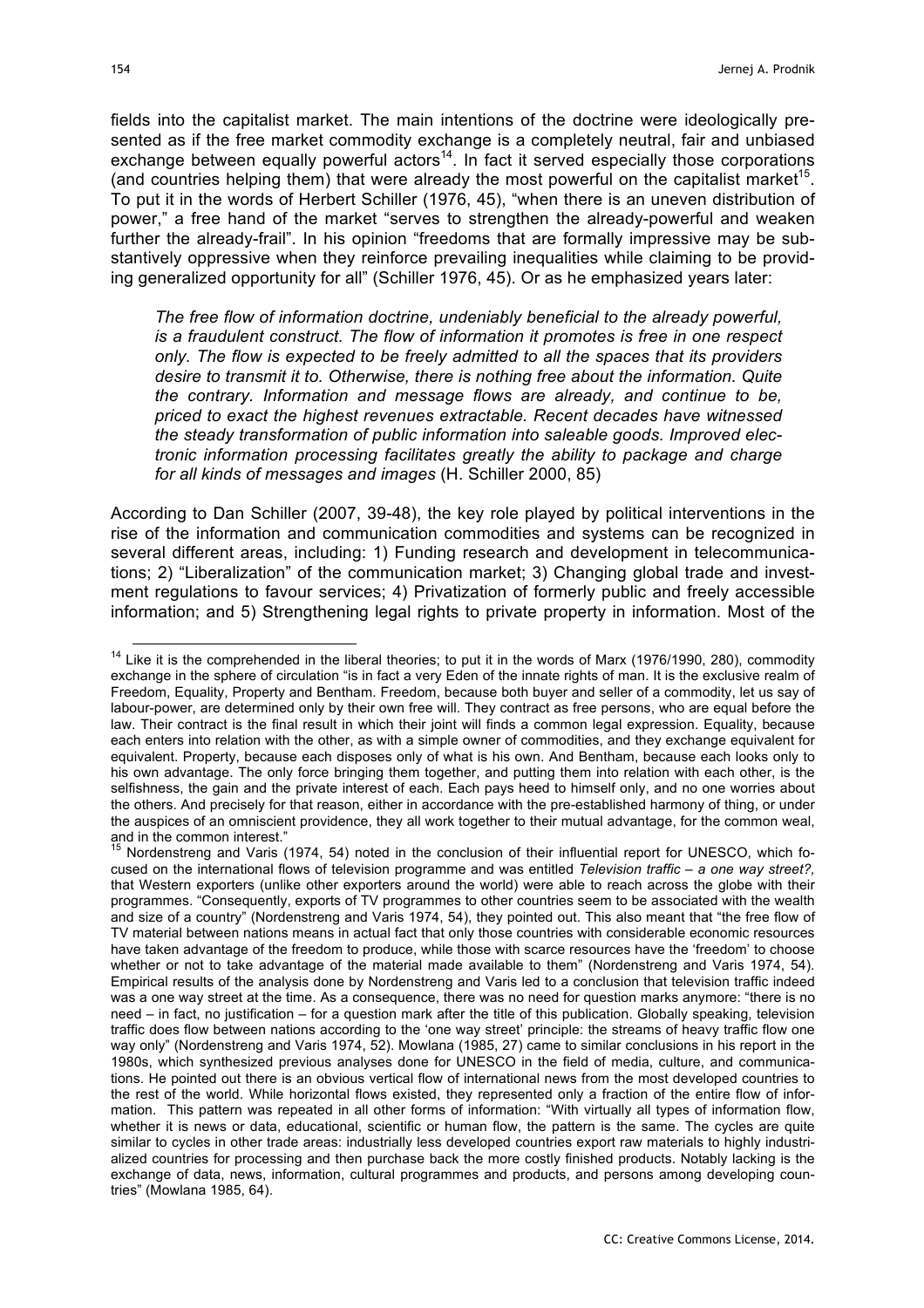funding went directly to the military establishment. As indicated by Mosco (1982, 49-51), the US budget for telecommunications in 1982 that went directly to the Pentagon was US\$14.5bn, which was about the same as the revenue from all the radio and TV stations in the US that year. Mosco saw the Pentagon as "a major force for capital accumulation" that "exerts a substantial influence on the shape of the electronics industry" (Mosco 1982, 49, 50). Herbert Schiller (2000, 53) was certain that the rapid development of computers and other new technologies, information industries and the underlying infrastructure of the *information age* would never have happened without vast amounts of government money. His estimate of the subsidies and outlays for state-funded research and development in this field since the Second World War was over US\$1trln (Schiller 2000, 53).

The last two areas of political interventionism that Dan Schiller mentions are closely connected to the proliferation of IPRs, which since the 1980s, and especially from the 1990s onward, played a very important part in the new capitalist enclosures and the rise of the socalled digital/informational capitalism (Thussu 2005, 52-54; 2006, chapter 3; D. Schiller 1999). IPRs were embedded in supranational free-trade agreements, such as the General Agreement on Trade in Services (GATS), which made possible a global harmonization of private ownership of information and imposed this onto national legislatures (cf. Marshall and Frith 2004). The long-time present American interests became a part of the World Trade Organization (WTO), which saw the free flow of information doctrine as essential for capitalist expansion (see H. Schiller 2000, 41-44; Thussu 2005, 53). "With its growing commodification, information acquired the status of a 'key strategic resource' in the international economy", Thussu (2005, 54; cf. also Berry 2008) pointed out. Consequently "its distribution, regulation, marketing and management became increasingly important" (Thussu 2005, 54).

As pointed out above, the rise of new ICTs and commodification of the wider field of communication should not, therefore, be seen as an inevitable consequence of the continuing expansion of global capitalism, neither were they an outcome of the infamous (supposedly neutral and somehow benign) transformation towards the post-industrial/information society. They can only be seen as a long-term development, which was excessively accelerated through politically orchestrated interventions since the middle of the twentieth century: on the one hand through the global expansion of new ICTs that were actively promoted by the US with huge financial investments and international policymaking, and, on the other hand, through the transnational agreements that globally deployed IPRs and promotion of the free flow of information doctrine (where information was comprehended as a commodity), which helped globally to expand communication and cultural conglomerates.

The fact there was indeed nothing unavoidable in this transformation was perhaps best exemplified by the oppositional attempts of the actors within the international movement for *the New World Information and Communication Order* (NWICO). This geopolitical initiative, which ran under the patronage of the Non-Aligned Movement (NAM) and UNESCO, criticized the increasing global information inequalities and further commodification of culture, information, and communication. It vigorously attempted to provide an alternative developmental pattern in this field by promoting a more just international order, albeit with little actual political success.<sup>16</sup> It nevertheless successfully brought these issues to the fore in international decision-making arenas and explicitly called into question unequal communication and information flows by providing a critique of the structural causes for their emergence. Its proponents connected these cultural inequalities, which were often labelled under the term cultural imperialism, to the wider economic dominance present in world-wide capitalism. According to Nordenstreg (1993, 258), the issue of class inequalities and antagonisms was present in NWICO from its start, and for the first time in the international community, voice was given

<sup>&</sup>lt;sup>16</sup> For a detailed account of NWICO see Herbert Schiller (1976; 1978b; 1984, ch.4), Maxwell (2003, 39-40), Nordenstreng (1993; 2013), Osolnik (2005), Thussu (2005; 2006, 24-37), Mosco (2009, 72-75), and Mattelart (2011). NWICO was a part of a wider initiative for a *New International Economic Order* (NIEO) promoted by countries that formed NAM (see H. Schiller 1978b, 36-38; Nordenstreng 1993, 268). It promoted *the right to communicate* in opposition to the free flow of information doctrine. It intellectually culminated in the MacBride report entitled *Many Voices, One World*, which was released under the patronage of UNESCO in 1980 (see also the special issue of journal *Javnost – the Public*, vol. 12, no. 3; e.g. Osolnik 2005; Thussu 2005).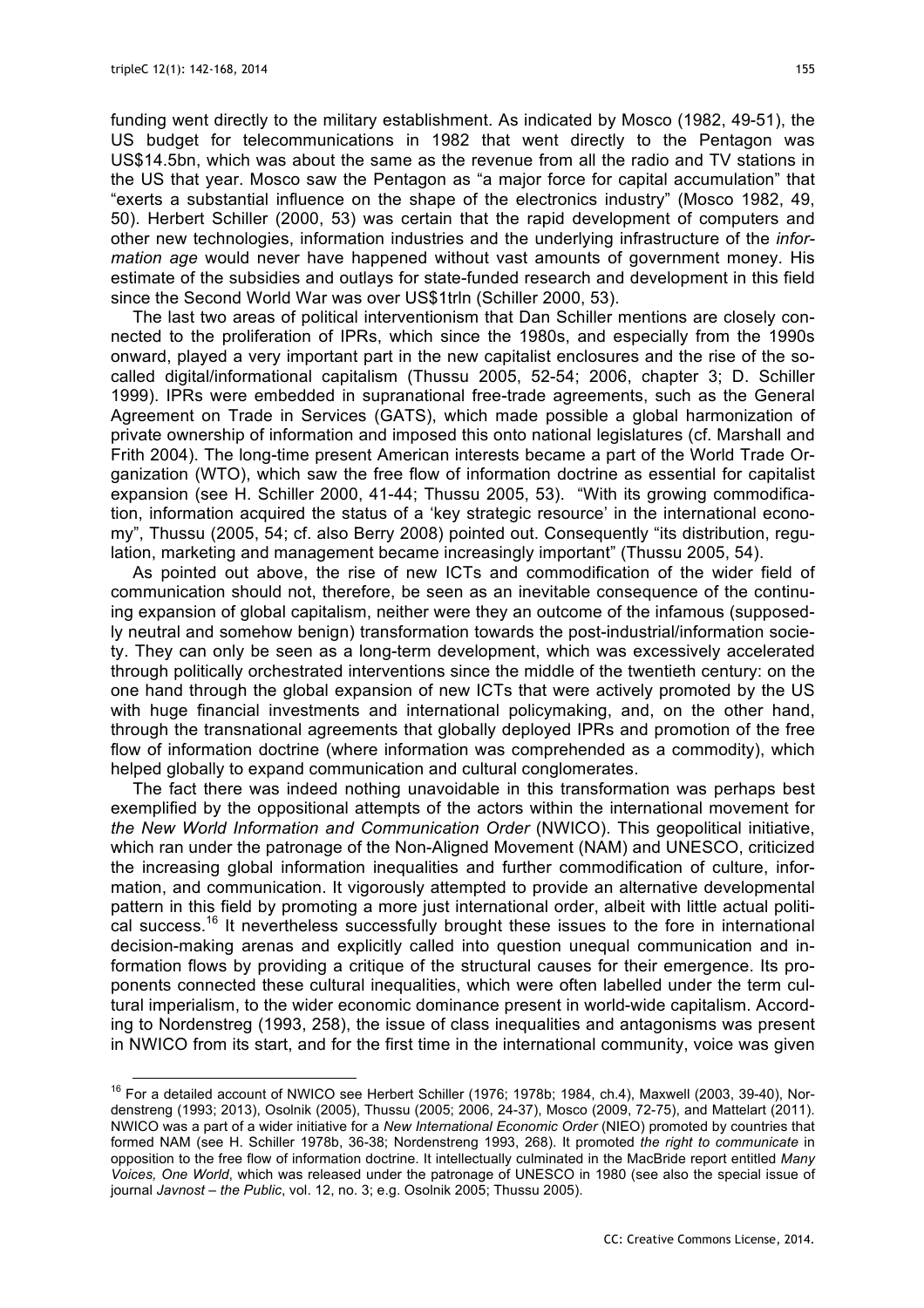to those actors that were rarely heard before. An important influence on the initiative also came from the civil society and critical media and communication scholars (Nordenstreng 2013). An alternative to the exploitative and unequal international order based on structural dependencies was suggested by the MacBride commission, which promoted innovative proposals to democratize communications via the right to being informed, the right to communicate, a conceptualization of the freedom of the press, and so on (Osolnik 2005). A novel understanding of these concepts was only partly based on their traditional definitions, which often reduced those rights to an abstract and individual level (which in a capitalist society ultimately means a freedom to run a business, to paraphrase Marx) but instead connected them to certain concrete rights, for example a right to have an access to the means of mass communication, and to the wider social-economic and cultural rights. Even though NWICO was ultimately unsuccessful, its findings and proposals remain of crucial importance to this day.

# **6. The Second Enclosure Movement: "…and all that is solid melts into a commodity"?**

*"In capitalism, that is to say, all that is solid melts into PR, and late capitalism is defined at least as much by this ubiquitous tendency towards PRproduction as it is by the imposition of market mechanisms."* Mark Fisher (2009, 44)

The vast expansion and intensification of commodification, which has developed through recent decades, opened up new possibilities for the extraction of profit from everyday activities and the new forms of labour. However, it seems that a full-blown commodification of communication, information, culture, creativity, innovation, knowledge, research and science, everyday activities, and even human affects – to name just a few – produced a novel way of carrying out commodification. A subjugation of the wider field of communication, which has been commodified in the latest wave of historical enclosures, must be separated from the things and areas that were produced and exchanged on the market earlier.

Communication and information are peculiar commodities. The basic characteristics of information and communication, after all, make them non-excludable and non-rivalrous public goods, which could even be defined as *meta-public* goods, because they can become more valuable when used (Perelman 2003a). This is the sole reason why they have to be enclosed through political intervention (IPRs), as, otherwise, they could not be sold as commodities. In May's (2010, 12) view, commodification in these cases is therefore directly linked to (new) enclosures.

Enclosures and privatization in the areas that were once a part of the public domain and constituted the society's commons (see H. Schiller 1984; 1989) was what James Boyle (2008, ch.3) called "enclosing the commons of the mind". He defined this as the *second enclosure movement*, which, in a very similar manner to the earlier enclosures of the commons centuries earlier, has had extra-economic incentives. The key difference is that these enclosures are now also aimed against information and cultural resources (cf. Bollier 2002; Hesmondhalgh 2008; Berry 2008; May 2010). The width of the enclosures is exemplified by Perelman (2002, 5), who is certain that IPRs "have contributed to one of the most massive redistributions of wealth that has ever occurred". Several authors wrote about new imperial and colonial practices (see Bettig 1996; Bollier 2002; Perelman 2002; Berry 2008, 49, 92), while Harvey (2003, 144-152; 2009, 67-70, 73-74) conceptualized these processes of privatization under the term *accumulation by dispossession*, which he used to demonstrate that primary (primitive) accumulation is a recurrent process of an often violent incorporation of different spheres into a capitalist accumulation cycle. Primary accumulation is, for Harvey, a process that does not take place only with the emergence of capitalism, but also when the system is already in place (cf. Perelman 2000). It denotes "predatory accumulation practices" that are typical of neoliberal order and commodification of divergent types of commons. This also includes, amongst others, people's histories, culture and cultural heritage, personal and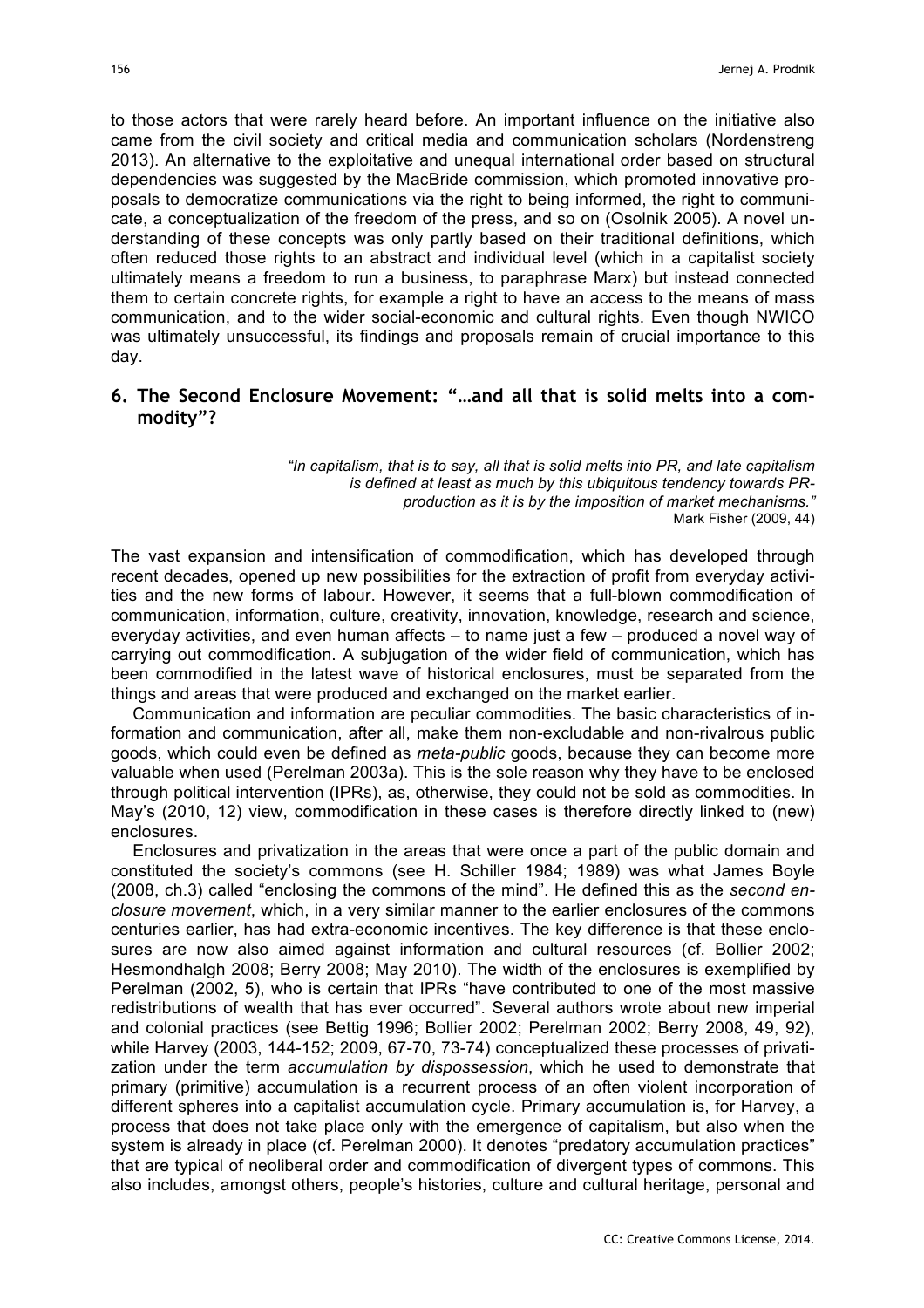intellectual creativity, genetic materials and so on (especially via patents and IPRs) (see Harvey 2003, 147-148; 2009, 68-69). In Berry's (2008, 53) view "the rapid enclosure of ideas and expressions that has intensified in the past decade" could even be labelled as "new feudalism", because it can lead to the emergence of a rentier class.

Hesmondhalgh (2008; cf. D. Schiller 2007, 43) was one of the authors that systematically applied Harvey's concept to the IPRs system, which made possible to own creativity and knowledge, bringing about a new type of imperialism. According to him "capital has shown an unprecedented interest in culture" (Hesmondhalgh 2008, 101) in the last decades, and strong IPRs were a key dimension of neoliberalism that made commodification of this sphere possible. As McChesney (2013, 80, emphasis by author) recently pointed out, copyright "protects corporate monopoly rights over culture and provides much of the profits to media conglomerates. *They could not exist without it*. Copyright has become a major policy encouraging the wholesale privatization of our common culture".

These new enclosures in the field of information, communication, culture, and creativity should not be taken lightly. These are the spheres of social life that are crucial for how we, as human beings, think, comprehend, normalize, reflect, rationalize, institutionalize, research, create, consolidate, question, preserve, and critically deal with our society, with its political and economic order, and, consequently, with our lives. Their commodification, therefore, has a direct influence on the quality of democracy, democratic participation and the public sphere in our society.

In a capitalist social context, anything can be commodified and subjected to the particular interests of accumulation and profitability. This is the only possible underlying goal of capital in the production and exchange of commodities. Exchange value predominates in this relationship and universal equivalence and instrumental rationality are preliminary conditions of the commodity form. Even declaratively, the central goal of these tendencies can hardly be the benefit of human beings and the promotion of democracy. Just to take an example, even the commodification of information today creates new social and economic inequalities and deepens existing ones, often influencing whole societies and communities, not "only" individuals (see H. Schiller 1996; Bettig 1996). And because IPRs can cover almost anything (Perelman 2002), especially with the help of new ICTs, everything can also be commodified, a fact that has important repercussions for wider society. This was already noticed by Jameson (1991, 37), when he observed that ICTs "are themselves but a distorted figuration of something even deeper, namely, the whole world system of a present-day multinational capitalism". He saw the communication network as being closely connected to capital and the global capitalist system. In this way, the commodification of communication and the seeming openness of the Internet are a perfect reflection of neo-liberal values, in which everything must be run as a business and the market should have the final word about everything (cf. Fisher 2010).

These early observations by Jameson are very close to those by Dan Schiller (2000), who closely connected computer networks to the rise of neo-liberal capitalism and the continuing global expansion of the capitalist marketplace. He used the notion of *digital capitalism* to denote the fact that the Internet is now one of the focal communications points of the supranational market system. It is its underlying and unavoidable infrastructure, which makes possible information sharing within and among transnational corporations. These findings should not come as a surprise, in Mattelart's (2000, 77) opinion communication *must* be omnipresent and offer completely free interaction if transnational corporations want to function properly. Otherwise the spatially separated and mutually dependent parts of the "network-firm" (its strategy is necessarily both global and local at the same time) cannot serve the whole. "Any shortcoming in the interoperability between the parts, any lack of free interaction, is a threat to the system", he points out (Mattelart 2000, 77).

It is exactly demands of the corporate business that were crucial for the development of the Internet, which made possible digital commerce. Dan Schiller's (2000, xvi) statement that "cyberspace not only exemplifies but today actually shapes the greater political economy of which it has become a critical part", in many ways underlines Jameson's earlier observations and supports them with a clear materialist historical account. Eran Fisher (2010) provided a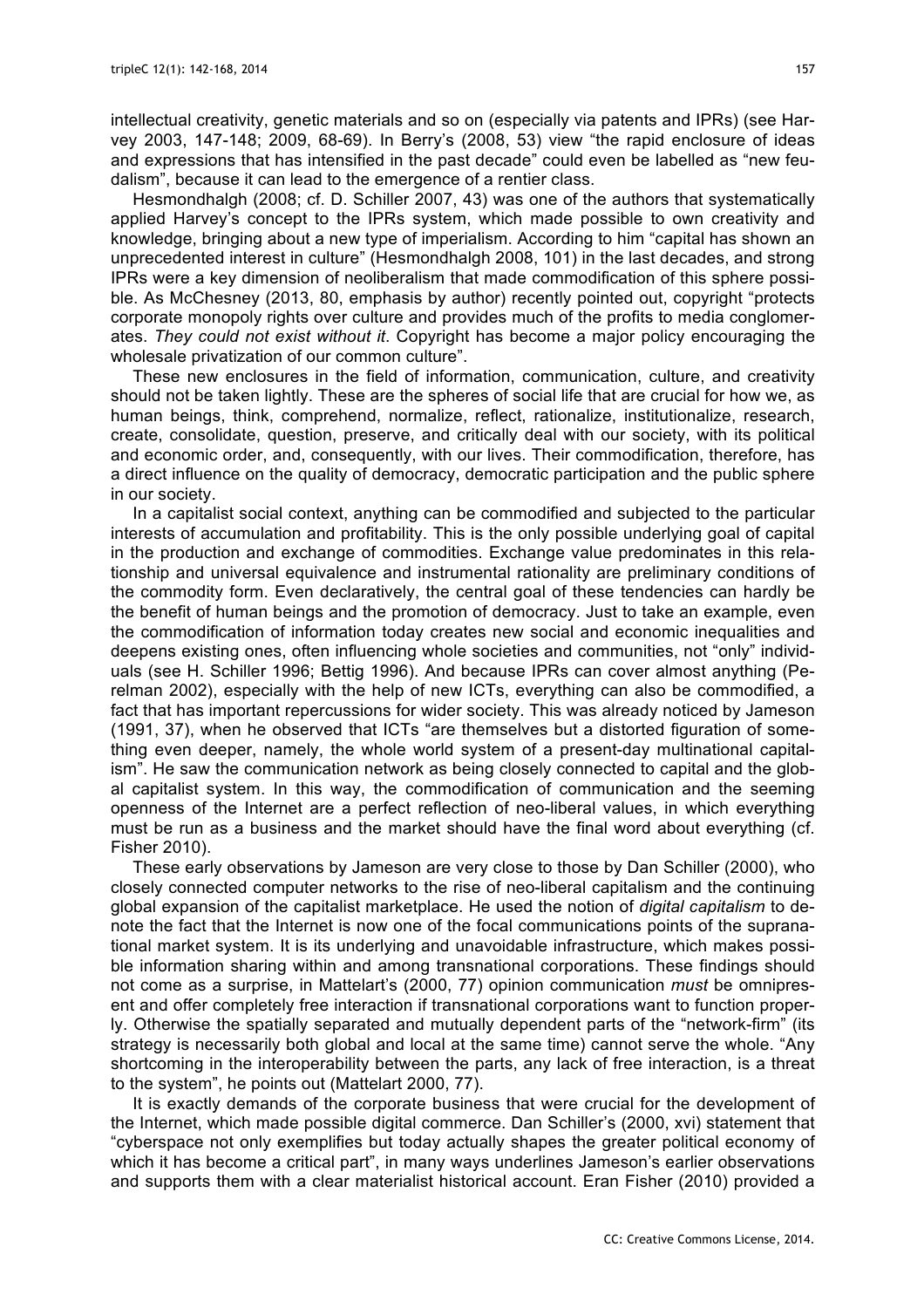similar account when he pointed out that digital discourse follows the same logic as neoliberalism and is in fact essential in comprehending society *as* market. Mosco (2004, 156-157) was one of the first authors to *directly* connect digitalization to commodification. In his opinion the emergence of cyberspace should in fact be seen in light of commodification of the whole communication process. Communication and technology help to support the expansion of commodification throughout society according to Mosco (2009, 12-13, 13), and this has become especially manifest with the emergence of digitalization.

An important aspect of communication is its lack of solid boundaries. Communication is more often a fluid *process*, rather than a constant and solidified *thing*. This fact is perfectly encompassed in the term *information flow*. Communication is a constant flow that can seep through and gradually break down anything solid. Authors writing in critical communication studies learnt about this the hard way, through observing practices of cultural imperialism, as formally sovereign states had enormous difficulties constructing anything resembling impenetrable boundaries against the international communication flows organized by capital. According to Terranova (2004, 2, 8), it is in fact difficult to think about cultural formations as completely separate entities, the key reason being the mutual and interacting connection of communication processes. This is not necessarily down to a technological interconnectedness, which is enabled by new communication channels and ICTs, but to the "nature" of the informational flows that spill over networks and circulate beyond them, constituting an informational *milieu*. Marazzi (2008), similarly, writes that economic relations trickle into every pore of the flexible post-Fordist society. They are now pervasive and absolutizing, and according to Marazzi (2008 43), this reflects the fact that language is similarly pervasive.<sup>17</sup>

Already at the end of the 1980s Robins and Webster (1988) paid attention to the penetration of commodification into all (even the most intimate) parts of human lives, which included the sphere of reproduction and of (formally) "free time". Mosco (1982, ch. 4, cf. Martin 2002; Wittel 2013, 315-316) similarly pointed out at that time that capital entered the sphere of intimate human relations. Also in the 1980s, Gorz (1982) noted that with the expansion of capital into "free time" profits could now also be extracted from those human activities that were previously left to human imagination. Mosco (1989, 26) separated between extensive and intensive commodification when he wrote about expansion of commodification to the areas that were previously outside capitalist markets. If extensive commodification denoted its extension from local to global markets, the key characteristics of intensive commodification meant that the commodity-form has now also expanded into the field of social reproduction: into home, school, entertainment and so on. There has been an obvious increase in both types of commodification, leading to till then unprecedented levels of market penetration. Because he saw commodification and new enclosures (mainly of information) as the key forces leading to social transformations at the time, Mosco (1989) would write about "the Pay-Per Society" rather than about "the information society".

#### **7. A Seeping Commodification**

*"The total absorption in commercial translations that permeates the tightest echelons of the social order filters down to all levels."* Herbert I. Schiller (2000, 45)

Overwhelming communicative enclosures and both intensive and extensive commodification of these fields lead us to the final observation of this paper, namely, that we have been witnessing a qualitative transformation in the way commodification continues to expand. The key reason for this qualitative transformation seems to be in the characteristics of communication itself, which has been incorporated into capitalist accumulation process in all its phas-

<sup>&</sup>lt;sup>17</sup> In fact, language has become central in the production and exchange of things in the current phase of capitalist accumulation; communication is now both a raw material and an instrument of work according to Marazzi (2008, 49). We could thus write about *semio-capital*, because of "the semioticization of the social relations of production. The private has become public, and the public has become economic" (Marazzi 2008, 44).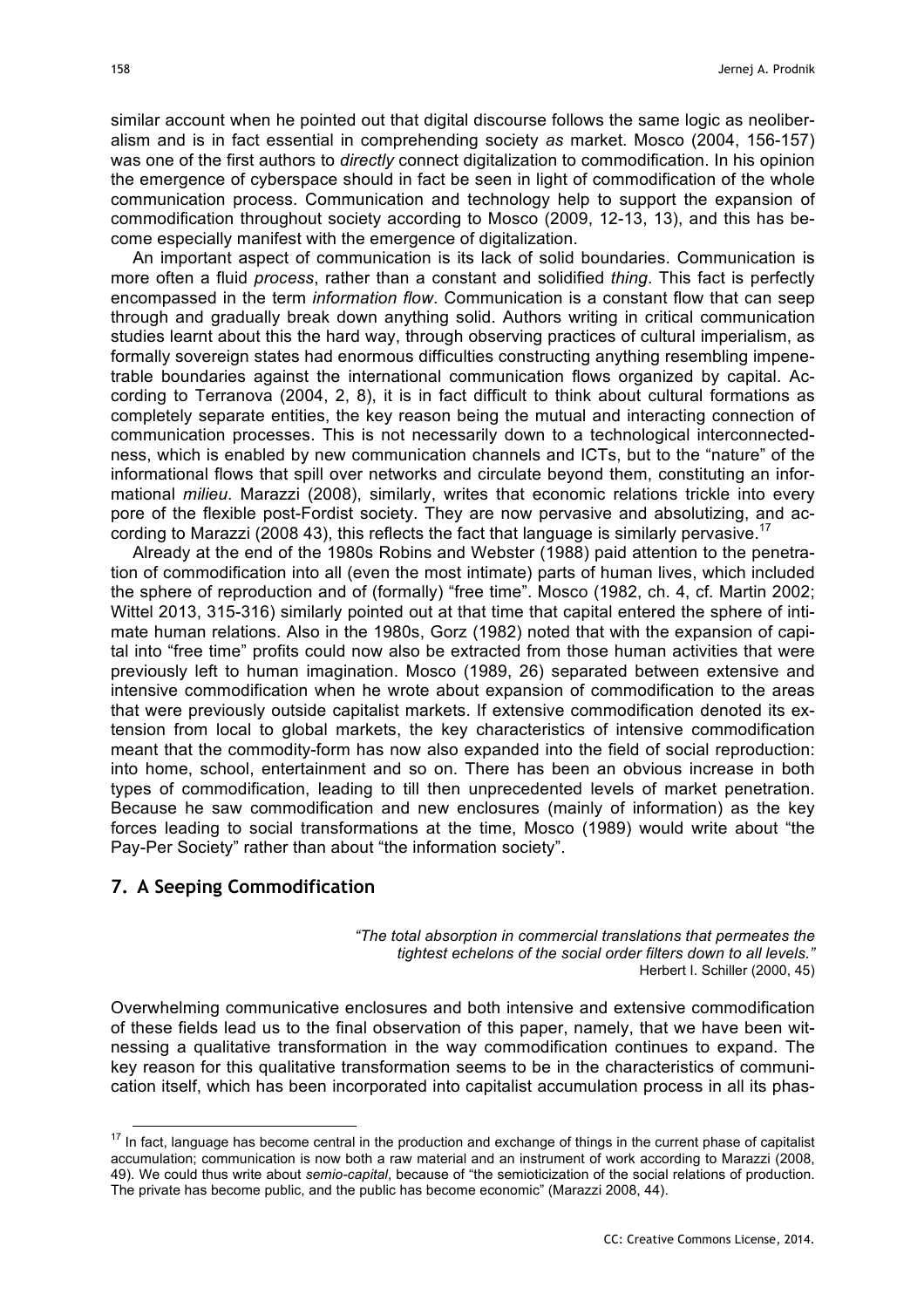es. Communication inevitably runs throughout all the spheres of society, which is especially

true with the new ICTs and concurrent expansion of digital networks that are able to permeate the most insignificant micro-practices of our lives. It would, therefore, seem reasonable to assess critically the often techno-deterministic, decontextualized and dehistoricised concept of the *mediatisation* of society, which nevertheless aptly illustrates the increasing communicative interconnectedness of basically every sphere of social life.

Mediatisation is a concept that has mostly been used in an affirmative and non-critical manner. There has been a few notable exceptions to this main strand of administrative scholarship dealing with mediatisation. Critical accounts include authors such as Dahlgren (2009) and Habermas (2009). Dahlgren (2009, 35), for example, mentions "we are awash in media", but adds they are not civic-oriented and mostly comprise of entertainment and advertising. Super-saturation and media abundance often offer *more of the same*, while "the media industries are following the general patterns found in the economy. Massive media empires have emerged on a global scale, concentrating ownership in the hands of a decreasing number of megacorporations" (Dahlgren 2009, 36). Dahlgren (2009, 20-21) also notes there has been an intensification of uncivic economism (mainly because of neoliberal initiatives), which is spreading market principles into noneconomic areas. In his account, this poses serious threats to democracy. He sees these processes as a "systematic ideological reconfiguration that legitimizes the private at the expense of the public" (Dahlgren 2009, 21).

Habermas (2009), likewise, writes about mediatization and *media society* in one of his recent texts. He puts both concepts in the context of political communication and public sphere by contrasting ideals of deliberative democracy to the (not so favourable) social reality, where power asymmetries provide sobering facts "of the ever-widening gap between normative and empirical approaches towards politics" (Dahlgren 2009, 138). While trying to remain an optimist regarding his deliberative model of democracy, Habermas (2009, 156) cannot but notice how mass communication turns citizens "into more or less passive spectators and consumers" and how mediatized politics has a tendency of becoming increasingly populist (Habermas 2009, 157). Media-based communication meanwhile remains a domain, which is dominated especially by communication of elites, he stresses (Habermas 2009, 161, 165). He is also adamant that economic power remains "the dominant form in capitalist societies" (Habermas 2009, 168) and that media owners can "use their economic power to convert media power *directly* into public influence" (Habermas 2009, 176). Furthermore, Habermas (2009, 175) points out one can often find inability within media organizations to distance themselves "from associations and organizations representing economic or other special interests" and adds that the public sphere has been colonized by market imperatives (Habermas 2009, 177).

These two cases of critical scholarship dealing with mediatization, however, seem exceptions to the rule. Moreover, it must be remarked that neither Dahlgren nor Habermas have attempted to provide any overarching theoretical accounts of mediatization. They understood this concept as a relatively insignificant part of their critical writings on public sphere. In contrast to their accounts, theories of mediatization mostly ignore this wider social context that brings about vast asymmetries and inequalities. It is often presupposed in these theories that there is an intrinsic capacity within the media to produce certain outcomes, while communication systems and media technologies are somehow autonomous in their historical development and detached from wider social relations<sup>18</sup>. Authors writing on mediatization often deterministically focus on technology, which supposedly brings about changes, sometimes even in a completely causal manner. They only rarely take into account embeddedness of media into the existing power structures, provide wider contextual reasons for their emergence and consolidation, or main causes for their expansion (cf. Fuchs 2014, 55-57). When writing about technology and its use, such authors consequently abstract from both the historical relations of power and the existing political-economic context, namely capitalism.

 $18$  For a materialist critique of such approaches see Williams (1974/2003, ch.1). In them, technology is often described as a cause, but in the mysterious abstract terms of technology *as such*. It is therefore not a concrete technology, which is owned by a multinational corporation in a capitalist society, where the main intention is profitmaking, but something that could *as such* help to shift power relations away from politics and economic elites.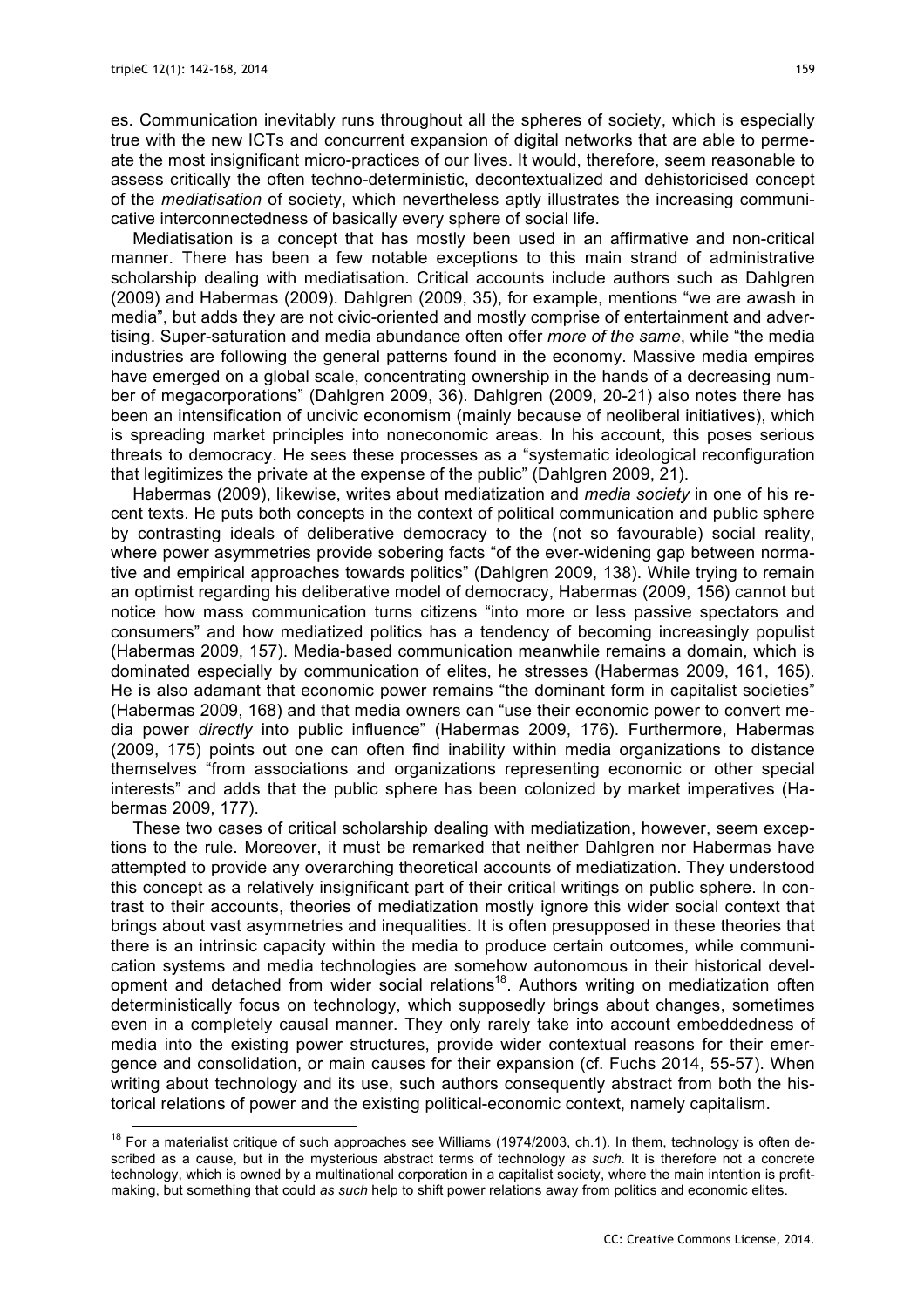Indeed, in some cases, technology is in fact causally identified as *the* reason of social change in these theories, instead of being embedded and produced within a certain historical social totality. In one of the most cited articles on mediatization, Hjarvard (2008) for example notes how society is permeated by the media. According to him, media thus became omnipresent and operate with a logic that is completely their own. He claims we cannot conceive media as being separated from cultural and social institutions as in the past and even advocates a holistic approach to them. But instead of following to his promise of holism, he separates the operation of media and the main reasons for their omnipresence from the social and political-economic order. It seems as if it is completely unimportant in what structural setting technological innovations emerge or how media in fact operate: whether they are owned by a capitalist corporation; or if they are used for a more effective world-wide corporate and market communication; if their research and development have been financed through military-industrial-communication complex; if they have been developed with a more or less clear intention for more effective operation of (and on) the markets; or if they are used by political activists, with an aim to build common social spaces and resources that can be used as tools of class struggle. In mediatization theories, such as Hjarvard's (2008), it is *media as such* – as if they are autonomous actors – that exert influence. It is not institutions that own and control them, people that work within and with them, or social relations which influence their development and how they are bound to operate.

Another example of a theory of mediatization is provided by Livingstone (2009). While Livingstone does not assign such a causal role for social changes to technology like Hjarvard does, she nevertheless fails to embed the process of mediation/mediatization within capitalism or an often violent incorporation of communications into capitalist market<sup>19</sup>. Livingstone thus abstracts "only" from the political-economic base. Because of that, she is confronted with significant difficulties when she attempts to provide a serious analysis of who is benefitting from such a social order (see Livingstone 2009, 11). Surely we are not living in a world where the benefits are spread equally and mediatization is some neutral or even natural phenomena that emerged out of social vacuum?

Theories of mediatization have too often proved to be ignorant to the political-economic context within which media are embedded. As it is becoming increasingly evident, however, we are in fact living in a media saturated world and with the impending coming of "the internet of things" this total connectedness is only set to further increase. Subjecting the concept of mediatization to a historical-materialist analysis would therefore seem inevitable for its proper understanding. Seeing this concept in the context of the political economy of communication advocated throughout this text, we are bound to recognize in it, to use the words of Debord (1970, paragraph 35), "our old enemy, *the commodity*". To put it differently: when capital fully encloses the wider field of communication, mediatization in communicative capitalism can be seen *only for what it is*: a continuing commodification of our everyday life. The digitalization of media and the subsequent total mediatization of our society has, after all, helped to further spread the Debordian spectacle and intensified its presence in postmodern societies. Let us not forget that, according to Debord (1970, paragraph 42), "The spectacle is the moment when the commodity has attained the total occupation of social life. The relation to the commodity is not only visible, but one no longer sees anything but it".

Some very similar characteristics that hold for communication can therefore be attributed to commodification when it fully encroaches upon information, communication, and culture (including their production, distribution, and consumption). Murdock (2014, 140) recently came to a similar conclusion in his critique of the celebratory observers of digital technologies. According to him, such non-critical authors "are apt to forget that this increasing mediatization of everyday life is not an abstract movement. It is part of a generalised, and very concrete, process of intensified integration into commodity culture".

 $19$  In one of the footnotes, Livingstone (2009, 14) writes "it could be hardly claimed that mediation theorists are unconcerned with the power inequalities that differentially constrain or enable people's actions", but only one reference she provides actually speaks volumes on how frequently such occurrences are in those theories.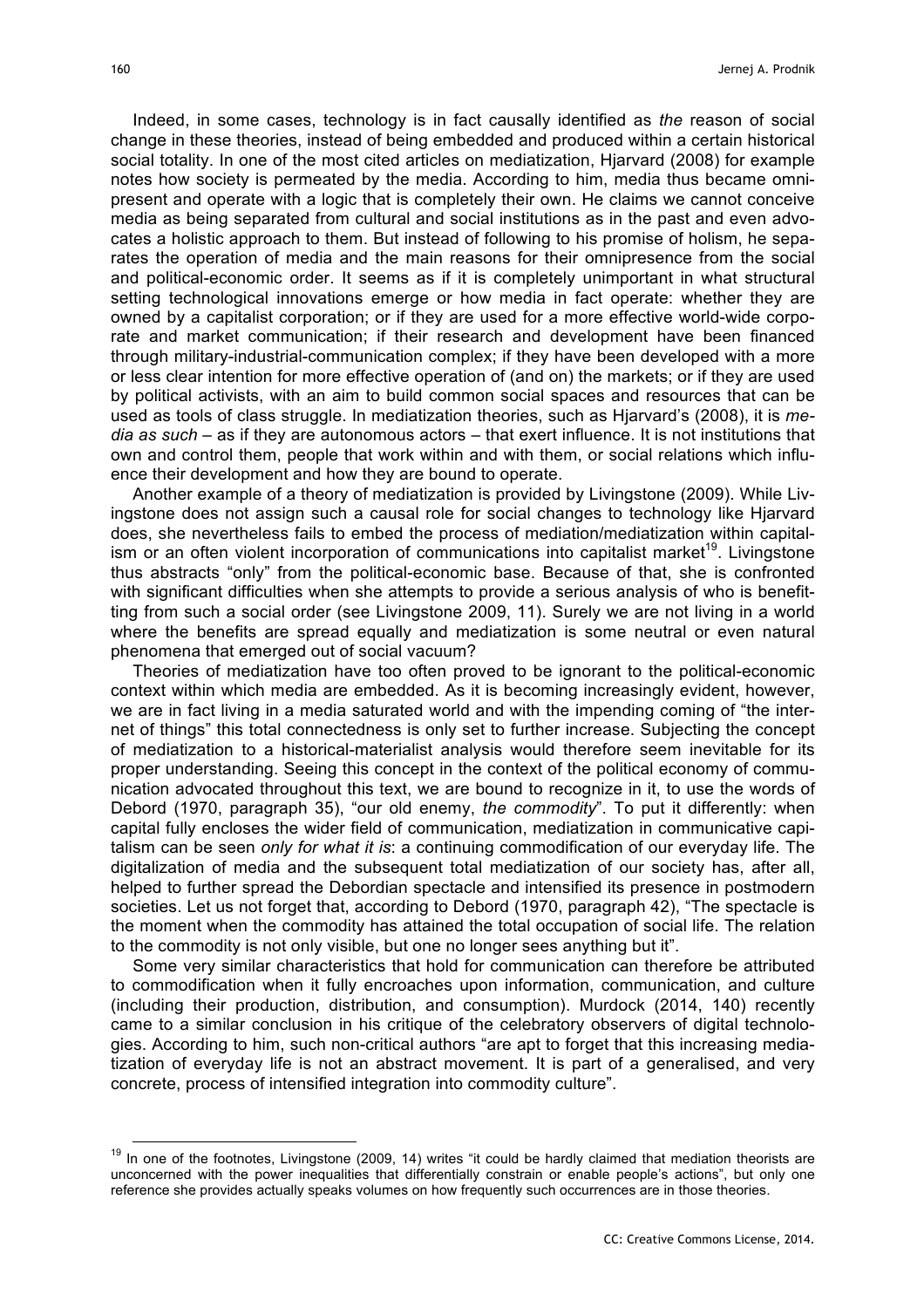What some authors uncritically define as mediatization, must therefore, at least in my opinion, first and foremost be seen in the context of a wide-spread intensification and expansion of the commodification process to the spheres, processes, things, relations, and resources that were formerly based outside of the market. The expansion of communication networks and digitalization have provided an important infrastructure that helped both to extend and intensify commodification throughout places that have hitherto been untouched by capitalist market.

On this basis, it is possible to propose a concept of *a seeping commodification*, a qualitatively novel type of the commodification process. The key characteristic of a seeping commodification is the fact that, in the current historical epoch, commodity form is able to trickle down to all the niches and activities of society and human lives. A seeping commodification is able to more or less successfully mimic the activities that are distinctive of communication, which has (in the recent decades) been completely absorbed into the capitalist accumulation circuit.

Because of these characteristics, commodification is nowadays able literally to *seep* into the spheres that seemed completely impenetrable (even unimaginable) to the market exchange in the past. For example, one only needs to think of the importance of the (commodified) *genome* in the rise of biotechnology (Rifkin 1999) or the statistical collections of personal data, which presuppose novel and intrusive forms of (amongst other types especially economic) surveillance with the new ICTs (see Allmer 2012; Fuchs et al 2011; Sandoval 2011). Or let us consider the increasing intrusiveness of the corporate branding, which now also covers branding of nations (see Kania-Lundholm 2012, ch.3), whole communities (Prodnik 2012b), or even faculty departments at universities. One of the most absurd cases of the latter is provided by the IEDC-Bled School of Management (Slovenia), which today includes *The Coca-Cola Chair of Sustainable Development<sup>20</sup>.* No less absurd are Amazon's patent on the single-click buying method (see Berry 2008, 34), U.S. Olympic Committee's trademark over the word "Olympic" (see Boyle 2008, xi-xii), Microsoft's double-clicking patent<sup>21</sup>, or copyright claim over football match fixtures in the English Premier League, which lasted for a few years and has later been removed by the European Court of Justice.

One of the consequences of the process of a seeping commodification is that many boundaries are starting to disintegrate before our eyes, leaving the door open for further expansion of capital. It is not only that communication and information do not pay regard to any solid boundaries; they also became a constituent part of almost every institution, process, and thing in society, including a crucial part of the (post-Fordist) production process (Marazzi 2008). It is significant that an important characteristic of postmodernity is, precisely, fluidity. Bauman (2000), for example, used a very suitable metaphor of "the liquid modernity" to demonstrate that society on the one hand has remained the same (*modern capitalism*) and, on the other hand, that there are constant changes occurring throughout society (*liquidity*): this is the persisting continuity and change, which is occurring simultaneously, and has been mentioned earlier in the text. The liquidity of communication is accompanied by a strict rigidity, which is required by commodity form, market exchange, and capitalist social relations.

Since communication is now an integral part of all aspects of human lives, commodification can spill across all society and quietly seep into formerly intact areas and relations. This constant problem of setting boundaries and limitations was closely observed by Dan Schiller (2007, 24-27). He stressed it has become near-impossible for communication scholars to focus only on the narrow field of media under informationalized digital capitalism. The areas that have traditionally been of interest to the media and communication research have now started to overlap with other spheres, such as the (increasingly commodified) field of biotechnology.

*The transition to information capitalism does not depend on or equate with a narrow sector of media-based products. It is coextensive with a socio-economic met-*

<sup>&</sup>lt;sup>20</sup> See: http://www.iedc.si/about-iedc/history (1. 2. 2014).<br><sup>21</sup> See: http://www.wired.com/techbiz/media/news/2004/06/63707 (1. 2. 2014).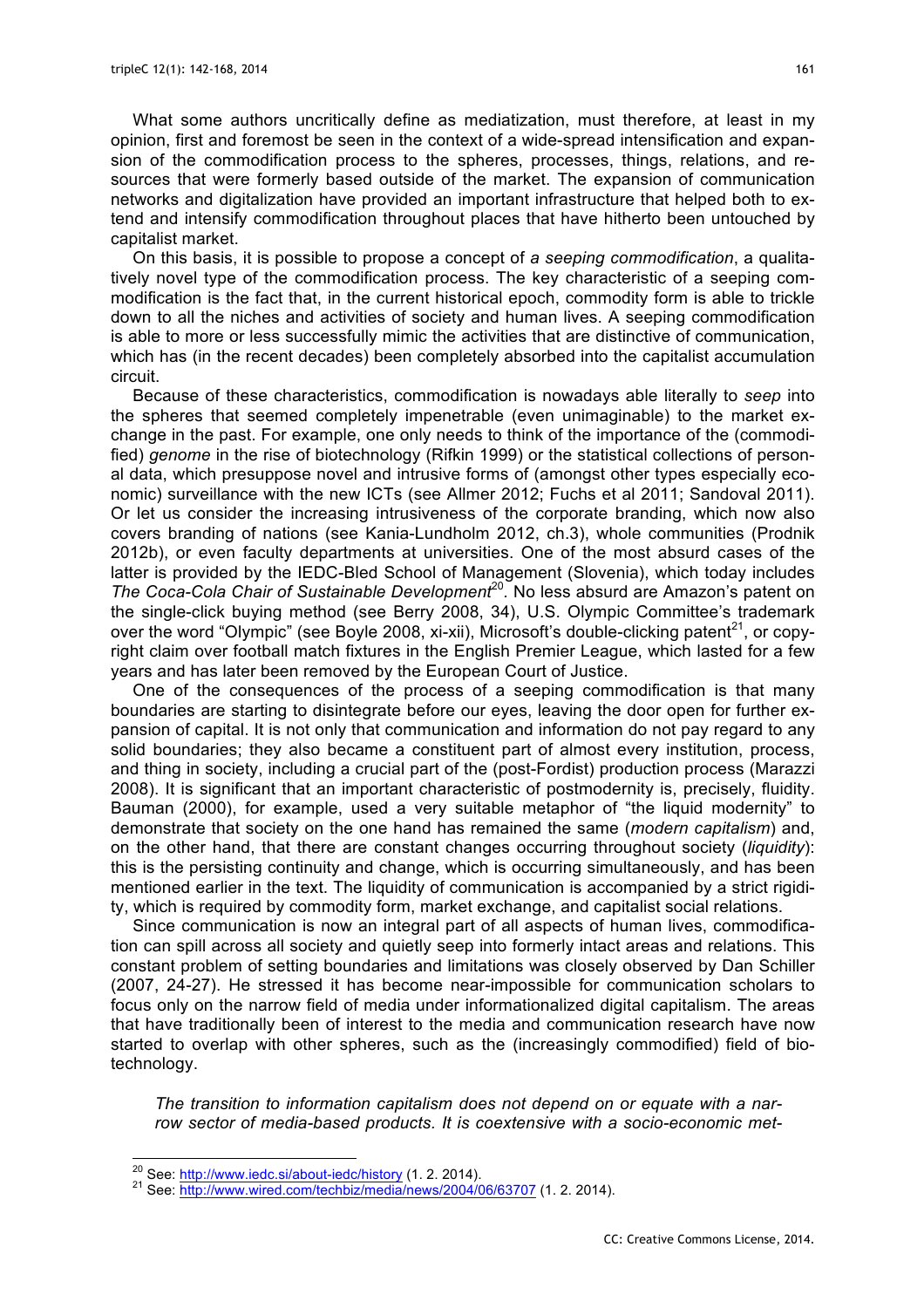*amorphosis of information across a great (and still-undetermined) range. As commodity relations are imposed on previously overlooked spheres of production, new forms of genetic and biochemical information acquire an unanticipated equivalence with other, more familiar genres* (D. Schiller 2007, 25).

As mentioned, an important epiphenomenon of these processes is a continuous disintegration of many boundaries and their transformation into indefinable, malleable and constantly changeable areas and processes (cf. Deleuze 1992). There has, for example, been a disintegration of the dividing line between the spheres of the intimate, the private and the public, and of the formerly clearer distinctions between journalism and PR (see Dahlgren 2009, 49). Public communication and advertisement have, likewise, started to merge, while the dichotomy between the *virtual* and the *real* is falling apart and becoming more and more irrelevant (see Prodnik 2012b). One could also point to the formerly strict separation lines between the sovereign nation states and the wider global order that now dissipated because of the disintegration of the national borders for capital flows<sup>22</sup>. Similarly, separation between public and private ownership has started disintegrate both in the form of public-private ownerships and in recent socializations of private debts. There has also been an incorporation of our most intimate information into the circuit of capital via digital surveillance, which makes possible new types of quantification and amassment of data (the so-called "big data") that via economic surveillance lead to commodification of personal characteristics of the internet users and their everyday life activities (see Allmer 2012; Fuchs et al 2011; Sandoval 2011). The same disintegrative process, as already mentioned, is happening between the formerly very distinct spheres of production and reproduction, or between leisure time and work time (Gorz 2010; Prodnik 2012a). While none of these boundaries were ever impenetrable and their slow disintegration is evident for several decades now, they are becoming increasingly porous and vague as somehow clear demarcation lines.

Herbert Schiller (1989) already noticed these changes decades ago, when he pointed out how different spheres and parts of society have started to blur. Amongst the key reasons for this transformation was an offensive of the corporate capital, which started to permeate all social spaces. Furthermore, "deregulation, privatization, and the expansion of market relationships have affected all corners of the economy" (H. Schiller 1996, 46).

What seems of prime importance is not only that commodification has encompassed new spheres of social life, but that even the spheres that are not (or, at least not yet) subjugated to these tendencies, are being remodelled in the ways to reflect the rules of the capitalist market. Even the projects and activities not driven directly by market considerations are now compelled to justify their existence through neoliberal categories such as efficiency, the real "use-value" of some public project (which is in fact the exchange-value on and for the market), economistic rationale and so on. This is the instrumentalized quantifying logic that is distinctive of neoliberal capitalism, where the legitimation for doing something must be either directly – or at the very least indirectly – connected to the underlying logic distinctive of the capitalist market.

With a general commodification of communication, there is an emergence of several new dilemmas, contradictions, conflicts, and antagonistic relations – from the rise in rent capitalism to the new forms of labour and the ways in which value is created. These contradictions perhaps indicate a fundamental structural crisis of capitalism, which could be transforming into a new phase of its development. There seems to be no doubt, as Wallerstein (1991/2001, 167) warns that "[t]he bourgeoisie of today are already in the process of trying to survive their structural crisis by transforming themselves into 'x' reigning over a new mode of production". This takeover, however, is neither inevitable nor completely unstoppable. The multifacetedness and contradictory nature of these intrusive social processes lies primarily in the fact that singularities and political subjectivities – such as alternative social movements –

<sup>&</sup>lt;sup>22</sup> Herbert Schiller (1996, 113, 114) pointed out it was already satellite technology that "has largely made national borders irrelevant." In his view "global corporations and media-cultural conglomerates […] are indifferent to formal communication boundaries."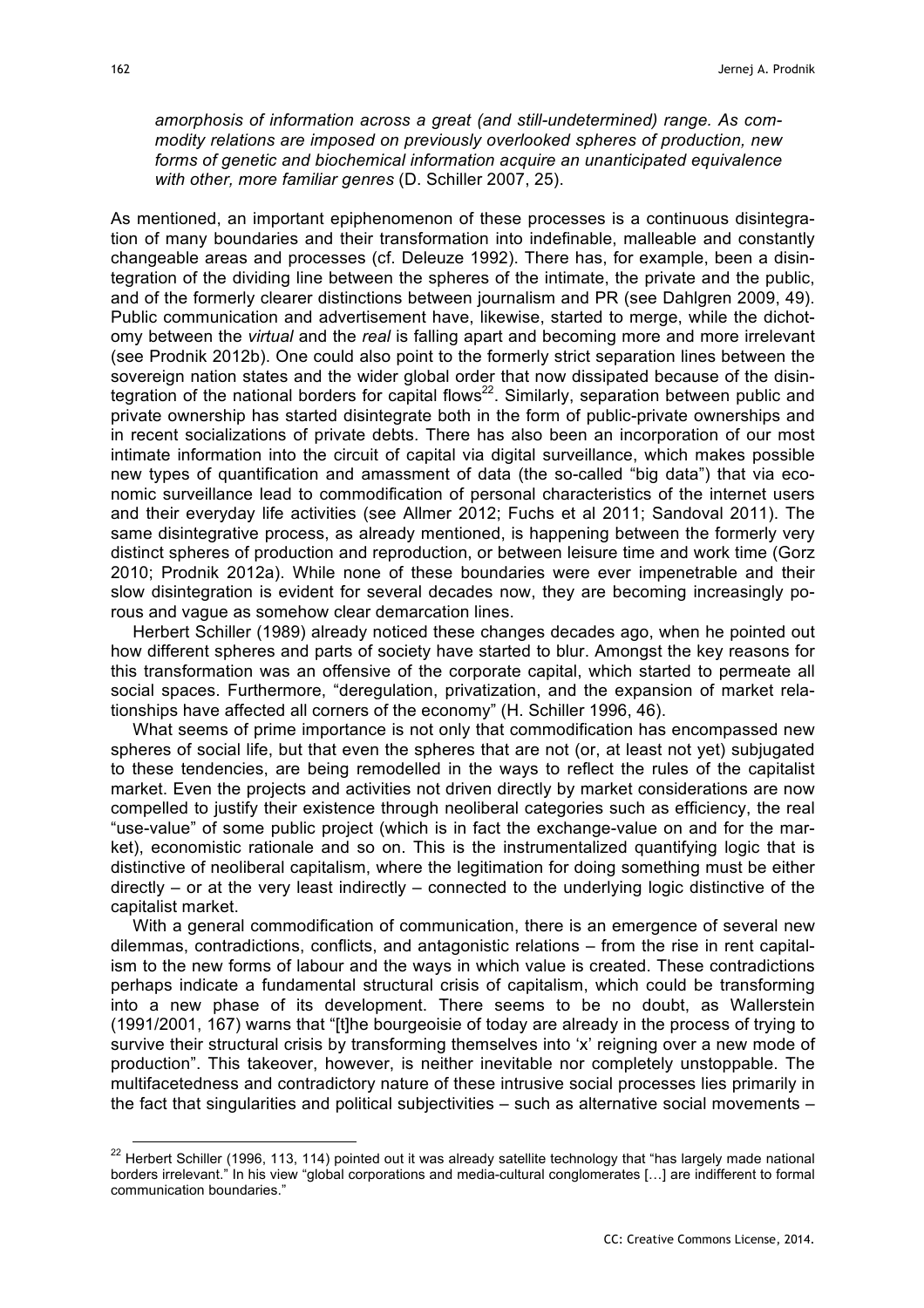are struggling to create common spaces of living and acting that oppose total capitalist colonization (e.g. Negri and Hardt 2009).

The lessons of the past teach us that the bulldozing power of capital should not be naively underestimated, as the seemingly unstoppable expansion of capitalism marches forward, rarely being systematically opposed. But, even though there is a tendency to commodify everything, capital can never subjugate all social spheres. It cannot colonize human languagecapacity, which makes possible creativity and virtuosity, even if it can commodify everything that originates in, and results from, communication. With its expansion into all spheres and areas commodification also "moves inexorably toward an asymptote of 100 percent. Once we are in the upper ranges of this curve, each further step begins to put a squeeze on global profit and hence renders very acute the internal competition among the accumulators of capital" (Wallerstein 1991/2001, 24-25). This leads to the limits of growth, to economic crisis, and consequently to new political turmoil, when alternatives to the present social order seem more pressing and feasible.

Even though there has been a more or less successful capitalist colonisation of many areas that have so far not been subordinated to the reign of the commodity form, it should be noted that a seeping commodification is not an unequivocal process; it is, rather, a very ambivalent and contradictory one, in large part owing exactly to its mutability and lack of boundaries. Conflicts and contradictions can emerge at all levels of social reality and what seems like an opportunity for capital, can quite often be subverted against it. Holloway (2010) metaphorically wrote about "crack capitalism" as a way of radically transforming the world. In Holloway's *new grammar of revolution*, cracks are spaces that defy logic of capitalism and produce oppositional social relations. They are often simple and small acts of rebellion that produce small ruptures to the dominant dynamic of social totality, which attempt to turn these processes in the opposite way.

Communication can both be commodified and, at the same time, be a tool against oppression; its liquidity and lack of boundaries may be both a liability and an opportunity. Similarly, digital sphere is extremely commodified, but also offers rejection of capitalist social relations and offers new spaces of oppositional practices. Political movements are establishing active forms of rebellion, and there are both theoretic alternatives and practical applications that go beyond capitalist organization of communication, culture, and information. Together with these alternatives, new forms and possibilities for organization emerge. Williams (1980/2005, 33-35) forcefully argued that contradictions are not present only at the level of super-structure, where there are ideological conflicts are being played out. They are also present at the level of political-economic base, where capitalist relations of production are currently dominant, but are also opposed with alternative organization of production. Base in a concrete historical context should therefore not be seen as uniform or static; on the contrary, it is dynamic and contradictory. This means that alternative relations of production can both emerge or already be present within the wider capitalist context. Such antagonist struggles are best exemplified by movements that fight for (the/a) common(s). They present one possible alternative vision of the future that counters commodification, goes against capitalism and beyond public/private dichotomy (see Mosco 1989, 24; Bollier 2002; Dyer-Witheford 2007; Berry 2008; Negri and Hardt 2009; Murdock 2011; Wittel 2013). To put it in the words of Dyer-Witheford (2007, 28): "If the cell form of capitalism is the commodity, the cellular form of a society beyond capital is the common".

#### **References**

Allmer, Thomas. 2012. *Towards a Critical Theory of Surveillance in Informational Capitalism*. Frankfurt am Main: Peter Lang.

Arrighi, Giovanni. 1994. *The Long Twentieth Century: Money, Power, and the Origins of Our Times.*  London, New York: Verso.

Baker, Edwin C. 1994. *Advertising and a Democratic Press.* Princeton, New Jersey: Princeton University Press.

Barbalet, Jack M. 1983. *Marx's Construction of Social Theory*. London: Routledge and Keegan Paul. Bauman, Zygmunt. 2000. *Liquid Modernity.* Cambridge, Malden: Polity.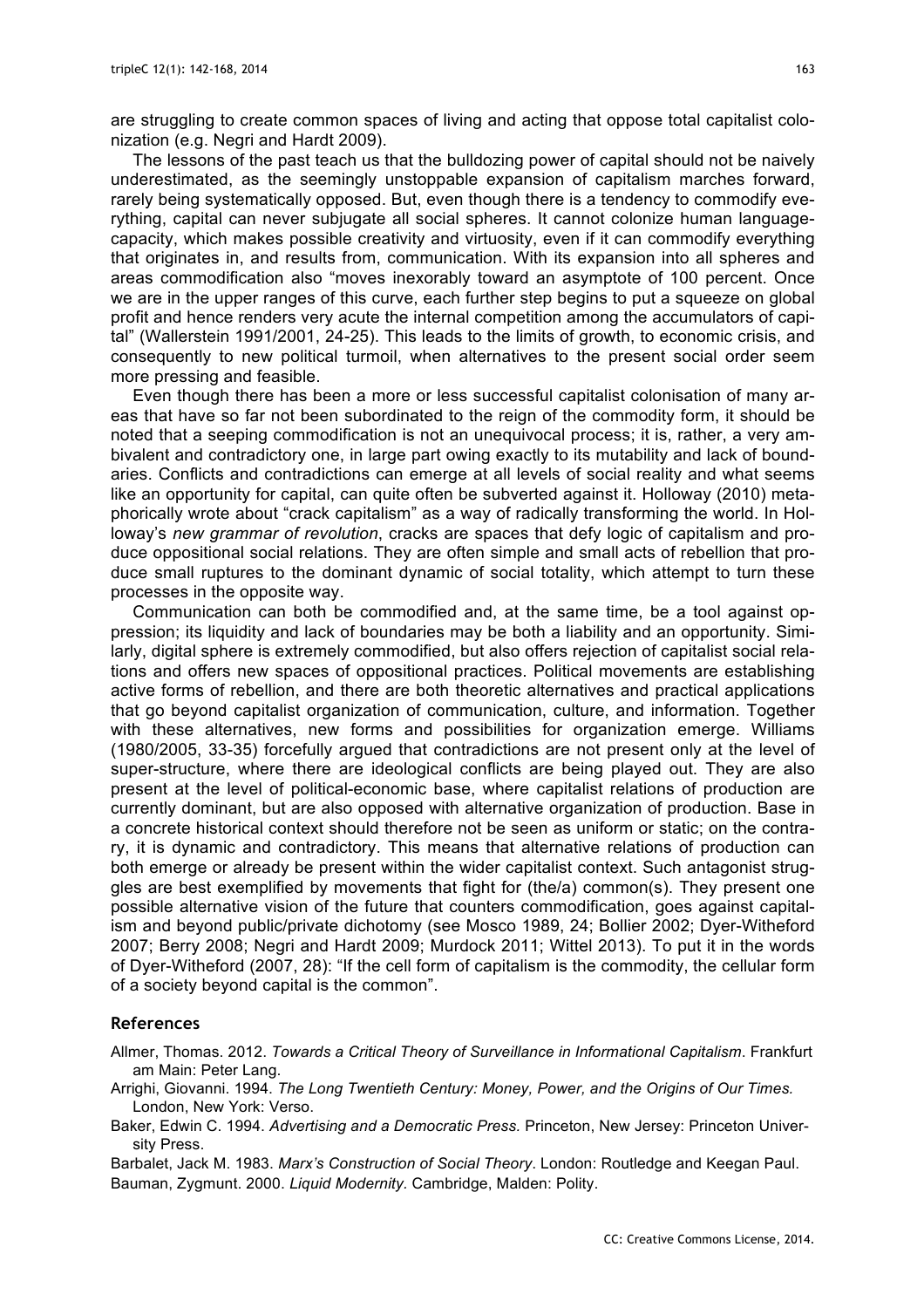Berry, David. 2008. *Copy, Rip, Burn: The Politics of Copyleft and Open Source*. London: Pluto Press.

- Bettig, Ronald V. 1996. *Copyright Culture: The Political Economy of Intellectual Property*. Boulder: Westview Press.
- Bonefeld, Werner. 2009. Emancipatory Praxis and Conceptuality in Adorno. In *Negativity and Revolution: Adorno and Political Activism*, eds. John Holloway, Fernando Matamoros and Sergio Tischler, 122-150. London: Pluto Press.
- Bollier, David. 2002. *Silent Theft: The Private Plunder of Our Common Wealth*. New York, London: Routledge.
- Boyle, James. 2008. *The Public Domain: Enclosing the Commons of the Mind*. New Haven, London: Yale University Press.
- Braudel, Fernand. 1980. History and the Social Sciences: The Longue Durée. In *On History*, 25-54. Chicago: Chicago University Press.
- Braudel, Fernand. *Afterthoughts on Material Civilization and Capitalism.* Baltimore, MD: The John Hopkins University Press.
- Bücher, Carl Wilhelm. 1893/1901. *Industrial Evolution.* New York: Henry Holt.
- Crary, Jonathan. 2013. *24/7: Late Capitalism and the Ends of Sleep*. London: Verso.
- Curran, James. 2002. *Media and Power.* London: Routledge.
- Debord, Guy. 1970. *Society of Spectacle.* Detroit: Black and Red Press.
- Deleuze, Gilles. 1992. Postscript on the Societies of Control. *October* 59: 3-7.
- Doogan, Kevin. 2009. *New Capitalism? The Transformation of Work*. Cambridge, Malden: Polity Press.
- Douglas, Sarah and Thomas Guback. 1984. Production and Technology in the Communication/Information Revolution. *Media, Culture & Society* 6 (3): 233-245.
- Dupuy, Jean-Pierre. 1980. Myths of the Informational Society. In *The Myths of Information: Technology and Postindustrial Culture*, ed. Kathleen Woodward, 3-17. Madison: Coda Press.
- Dyer-Witheford, Nick. 1999. *Cyber-Marx: Cycles and Circuits in High Technology Capitalism*. Urbana: University of Illinois Press.
- Dyer-Witheford, Nick. 2007. Commonism. *Turbulence* 1 (1): 28-29.
- Fisher, Eran. 2010. *Media and New Capitalism in the Digital Age: The Spirit of Networks*. New York: Palgrave Macmillan.
- Fisher, Mark. 2009. *Capitalist Realism: Is There no Alternative?* Winchester: Zero Books.
- Frith, Simon and Lee Marshal, eds. 2004. *Music and Copyright*. New York: Routledge.
- Fuchs, Christian. 2008. *Internet and Society: Social Theory in the Information Age*. New York: Routledge.
- Fuchs, Christian. 2011. *Foundations of Critical Media and Information Studies*. London: Routledge.
- Fuchs, Christian. 2012a. Dallas Smythe Today The Audience Commodity, the Digital Labour Debate, Marxist Political Economy and Critical Theory. Prolegomena to a Digital Labour Theory of Value. *TripleC: Communication, Capitalism & Critique* 10(2): 692-740.
- Fuchs, Christian. 2012b. Capitalism or Information Society? The Fundamental Question of the Present Structure of Society. *European Journal of Social Theory* 16 (4): 1-22.
- Fuchs, Christian, Kees Boersma, Anders Albrechtslund and Marisol Sandoval, eds. 2011. *Internet and Surveillance: The Challenges of Web 2.0 and Social Media*. New York: Routledge.
- Fuchs, Christian and Sebastian Sevignani. What is Digital Labour? What is Digital Work? What's their Difference? And why do These Questions Matter for Understanding Social Media? *TripleC: Communication, Capitalism & Critique* 11 (2): 237-293
- Fuchs, Christian. 2014. Critique of the Political Economy of Informational Capitalism and Social Media. In *Critique, Social Media and the Information Society*, eds. Christian Fuchs and Marisol Sandoval, 51-65. New York, Oxon: Routledge.
- Gandy, Oscar H. Jr. 1992. The Political Economy Approach: A Critical Challenge. *Journal of Media Economics* 5 (2): 23–42.
- Gorz. André. 2010. *The Immaterial.* London: Seagull Books.
- Habermas, Jürgen. 2009. Political Communication in Media Society: Does Democracy Still Have an Epistemic Dimension? In *Europe: The Faltering Project*, 138-183. Cambridge, Malden: Polity Press.
- Hardt, Hanno. 1979. *Social Theories of the Press: Early German and American Perspectives.* Beverly Hills, CA: Sage Publications.
- Hardt, Hanno. 2001. *Social Theories of the Press: Constituents of Communication Research, 1840s to 1920s.* 2nd edition. Lanham: Rowman & Littlefield Publishers.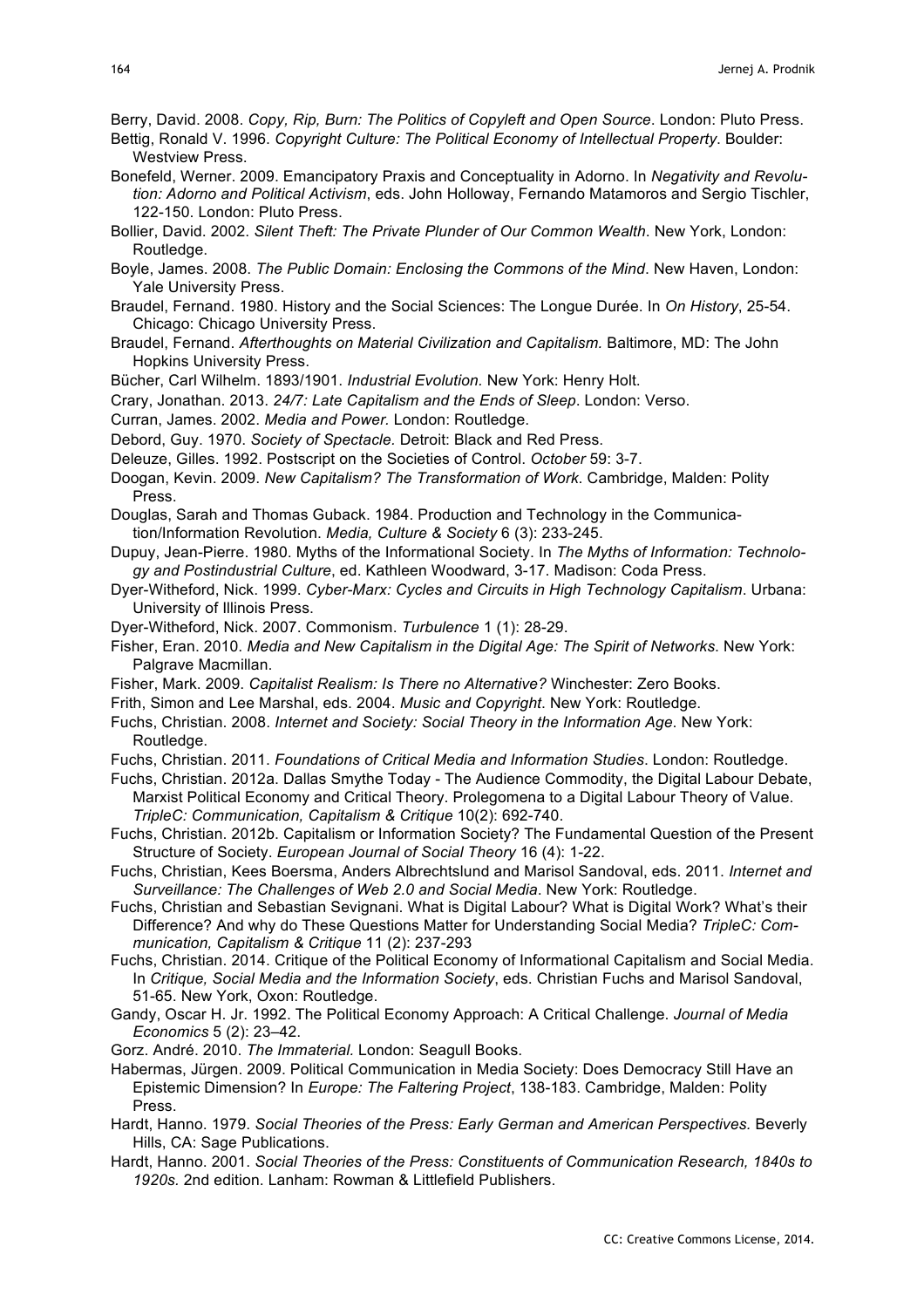Harvey, David. 2003. *The New Imperialism*. Oxford, New York: Oxford University Press.

- Harvey, David. 2009. *Cosmopolitanism and the Geographies of Freedom.* New York: Columbia University Press.
- Harvey, David. 2010. *A Companion to Marx's Capital*. London: Verso.
- Hay, Colin. 2002. *Political Analysis: A Critical Introduction.* New York: Palgrave.
- Headrick, Daniel R. 2000. *When Information Came of Age: Technologies of Knowledge in the Age of Reason and Revolution, 1700-1850.* Oxford, New York: Oxford University Press.
- Heinrich, Michael. 2012. *An Introduction to the Three Volumes of Karl Marx's Capital*. New York: Monthly Review Press.
- Hesmondhalgh, David. 2008. Neoliberalism, Imperialism and the Media. In *The Media and Social Theory*, eds. David Hesmondhalgh and Jason Toynbee, 95-111. Abingdon and New York: Routledge.
- Hjarvard, Stig. 2008. The Mediatization of Society: A Theory of the Media as Agents of Social and Cultural Change. *Nordicom Review* 29 (2): 105-134.
- Holloway, John. 2010. *Crack Capitalism.* London: Pluto Press.
- Jameson, Fredric. 1991. *Postmodernism, or, The Cultural Logic of Late Capitalism*. Durham: Duke University Press.
- Jameson, Fredric. 1998. *The Cultural Turn: Selected Writings on the Postmodern, 1983-1998*. London, New York: Verso.
- Jameson, Fredric. 2007. *Jameson on Jameson: Conversations on Cultural Marxism*. Durham: Duke University Press.
- Jhally, Sut. 2006. *The Spectacle of Accumulation: Essays in Media, Culture & Politics*. New York: Peter Lang Publishers.
- Kania-Lundholm, Magdalena. 2012. *Re-Branding a Nation Online: Discourses on Polish Nationalism and Patriotism*. Dissertation. Uppsala: Uppsala University.
- Livant, Bill. 1979. The Audience Commodity: On the Blindspot Debate. *Canadian Journal of Political and Social Theory* 3 (1): 91-106.
- Livingstone, Sonia. 2009. On the Mediation of Everything: ICA Presidential Address 2008. *Journal of Communication* 59 (1) 1-17.
- Marazzi, Christian. 2008. *Capital and Language: From the New Economy to the War Economy*. Los Angeles, CA: Semiotext(e).
- Martin, Randy. 2002. *Financialization of Daily Life*. Philadelphia: Temple University Press.
- Marx, Karl and Frederick Engels. 1848. Manifesto of the Communist Party. Accessed July 1, 2013. http://www.marxists.org/archive/marx/works/1848/communist-manifesto/ch01.htm
- Marx, Karl. 1976/1990. *Capital: A Critique of Political Economy, Volume One*. London: Penguin Books. Mattelart, Armand. 2000. *Networking the World, 1794–2000*. Minneapolis, MA: University of Minnesota Press.
- Mattelart, Armand. 2011. New International Debates on Culture, Information, and Communication. In *The Handbook of Political Economy of Communications*, eds. Janet Wasko, Graham Murdock and Helena Sousa, 501–520. Malden, Oxford: Wiley-Blackwell.
- May, Christopher. 2002. *The Information Society: A Sceptical View*. Malden, Cambridge: Polity Press.
- May, Christopher. 2010. *The Global Political Economy of Intellectual Property Rights: The New Enclosures.* 2nd edition. New York: Routledge.
- Maxwell, Richard. 2003. *Herbert Schiller*. Lanham: Rowman and Littlefield.
- McChesney, Robert W., Ellen Meiksins Wood and John Bellamy Foster, eds.. 1998. *Capitalism and the Information Age: The Political Economy of the Global Communication Revolution*. New York: Monthly Review Press.
- McChesney, Robert W. 2013. *Digital Disconnect: How Capitalism is Turning the Internet against Democracy*. New York: The New Press.
- Melody, William H. 1993. On the Political Economy of Communication in the Information Society. In *Illuminating the Blindspots: Essays Honoring Dallas W. Smythe*, eds. Janet Wasko, Vincent Mosco and Manjunath Pendakur, 63-81. Norwood, NJ: Ablex.
- Mosco, Vincent. 1982. *Pushbutton Fantasies: Critical Perspectives on Videotext and Information Technology.* Norwood, NJ: Ablex.
- Mosco, Vincent. 1989. *The Pay-Per Society: Computers & Communication in the Information Age*. Toronto: Garamond Press.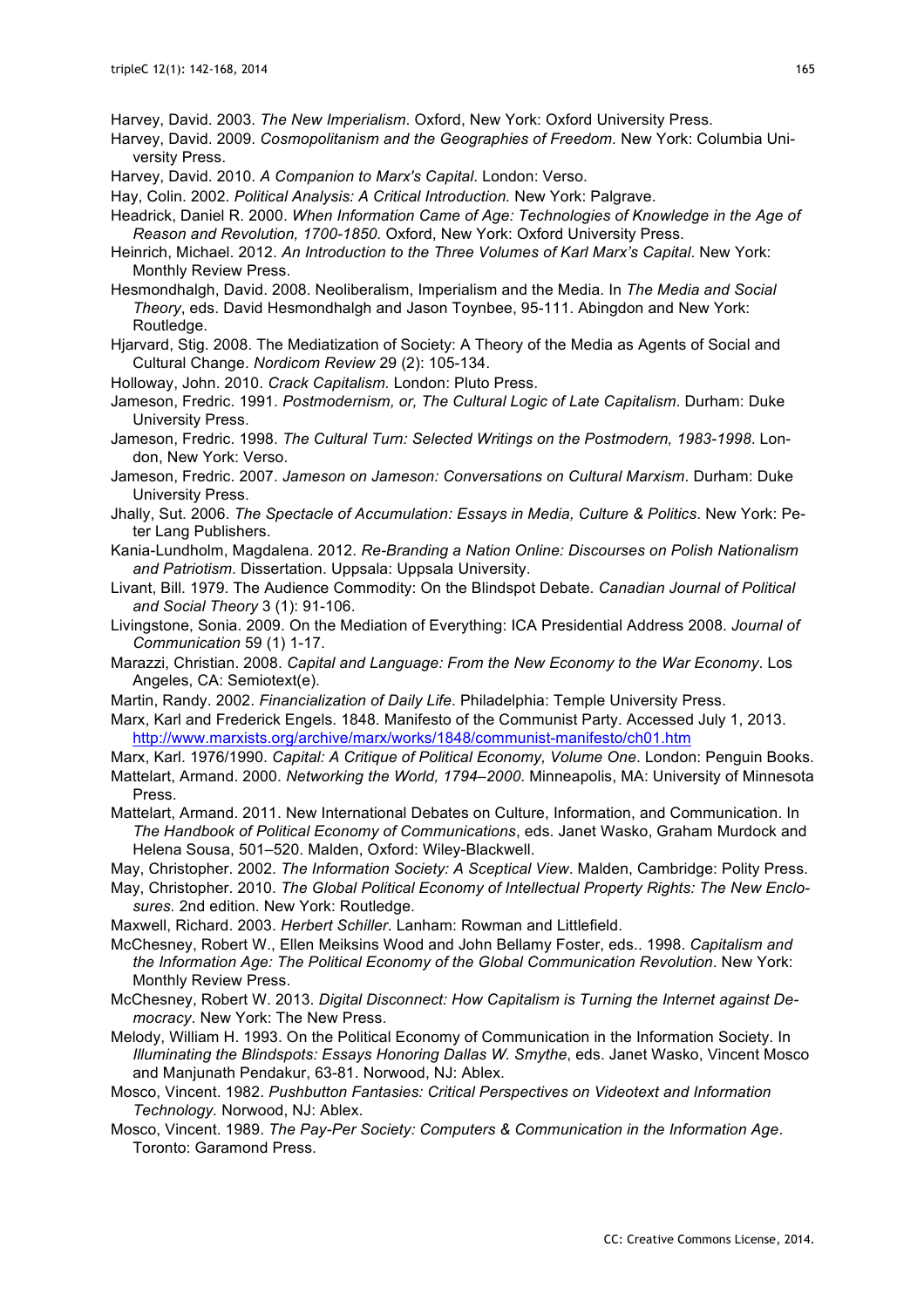- Mosco, Vincent. 1993. Free Trade in Communication: Building a World Business Order. In *Beyond National Sovereignty: International Communication in the 1990s*, eds. Kaarle Nordenstreng and Herbert I. Schuller, 193-209. Norwood, NJ: Ablex.
- Mosco, Vincent. 2009. *The Political Economy of Communication*. 2nd edition. Los Angeles, London: Sage.
- Mowlana, Hamid. 1985. *International Flow of Information: A Global Report and Analysis*. [Unesco Reports and Papers on Mass Communication, No. 99]. Paris: Unesco.
- Murdock, Graham. 2006a. Marx on Commodities, Contradictions and Globalisation: Resources for a Critique of Marketised Culture. *E-Compós* 7: 1-23.
- Murdock, Graham. 2006b. Notes from the Number One Country: Herbert Schiller on Culture, Commerce, and American Power. *International Journal of Cultural Policy* 12 (2): 209–227.
- Murdock, Graham. 2011. Political Economies as Moral Economies: Commodities, Gifts and Public Goods. In *The Handbook of Political Economy of Communications*, eds. Janet Wasko, Graham Murdock and Helena Sousa, 41-62. Malden, Blackwell.
- Negri, Toni and Michael Hardt. 2009. *Commonwealth*. Cambridge: The Belknap Press of Harvard University Press.
- Nordenstreng, Kaarle. 1993. New Information Order and Communication Scholarship: Reflections on a Delicate Relationship. In *Illuminating the Blindspots: Essays Honouring Dallas W. Smythe*, eds. Janet Wasko, Vincent Mosco and Manjunath Pendakur, 251-273. Norwood, NJ: Ablex.
- Nordenstreng, Kaarle. 2013. How the New World Order and Imperialism Challenge Media. *TripleC – Capitalism, Communication & Critique* 11 (2): 348–358.
- Nordenstreng, Kaarle and Tapio Varis. 1974. *Television Traffic – A One-Way Street? A Survey and Analysis of the international Flow of Television Programme Material*. [Unesco Reports and Papers on Mass Communication, No. 70]. Paris: Unesco.

Offe, Claus. 1984. *The Contradictions of the Welfare State*. Cambridge, MA: The MIT Press.

Offe, Claus. 1987. Challenging the Boundaries of Institutional Politics: Social Movements since the 1960s. In *Changing Boundaries of the Political*, ed. Chrales S. Maier, 63-105. Cambridge: Cambridge University Press.

Osolnik, Bogdan. 2005. The MacBride Report – 25 Years Later. *Javnost – The Public* 12 (3): 5-12.

- Park, Robert Ezra. 1922. *The Immigrant Press and Its Control*. New York, London: Harper & Brothers Publishers.
- Perelman, Michael. 2000. *The Invention of Capitalism: Classical Political Economy and the Secret History of Primitive Accumulation*. Durham: Duke University Press.
- Perelman, Michael. 2002. *Steal This Idea: Intellectual Property Rights and the Corporate Confiscation of Creativity.* New York: Palgrave.
- Perelman, Michael. 2003a. Intellectual Property Rights and the Commodity Form: New Dimensions in the Legislated Transfer of Surplus Value. *Review of Radical Political Economics* 35 (3): 304-311.
- Perelman, Michael. 2003b. The Weakness in Strong Intellectual Property Rights. *Challenge* 46 (6): 32- 61.
- Prodnik, Jernej. 2012a. A Note on the Ongoing Processes of Commodification: From the Audience Commodity to the Social Factory. *TripleC: Communication, Capitalism &* (Special Issue "Marx is Back", eds. Christian Fuchs and Vincent Mosco) 10 (2): 274-301.
- Prodnik, Jernej. 2012b. Post-Fordist Communities and Cyberspace: A Critical Approach. In *Cybercultures: Mediations of Community, Culture, Politics*, eds. Harris Breslow and Aris Mousoutzanis, 75– 100. Amsterdam, New York: Rodopi.
- Rifkin, Jeremy. 2000. *The Age of Access: The New Culture of Hypercapitalism, Where All of Life Is a Paid-for Experience*. New York: Penguin.
- Robins, Kevin and Frank Webster. 1988. Cybernetic Capitalism: Information, Technology, Everyday Life. In *The Political Economy of Information*, eds. Vincent Mosco and Janet Wasko, 44–75. Madison, WI: The University of Wisconsin Press.
- Robins, Kevin and Frank Webster. 2004. *The Long History of the Information Revolution*. In *The Information Society Reader*, ed. Frank Webster, 62-80. Routledge: London.
- Sandel, Michael. 2012*. What Money Can't Buy: The Moral Limits of Markets*. London: Allen Lane.
- Sandoval, Marisol. 2011.Consumer Surveillance on Web 2.0. In *Internet and Surveillance*, eds. Christian Fuchs, Kees Boersma, Anders Albrechtslund and Marisol Sandoval, 147-169. New York: Routledge.
- Schiller, Dan. 1999. *Digital Capitalism: Networking the Global Market System*. Cambridge, MA: The MIT Press.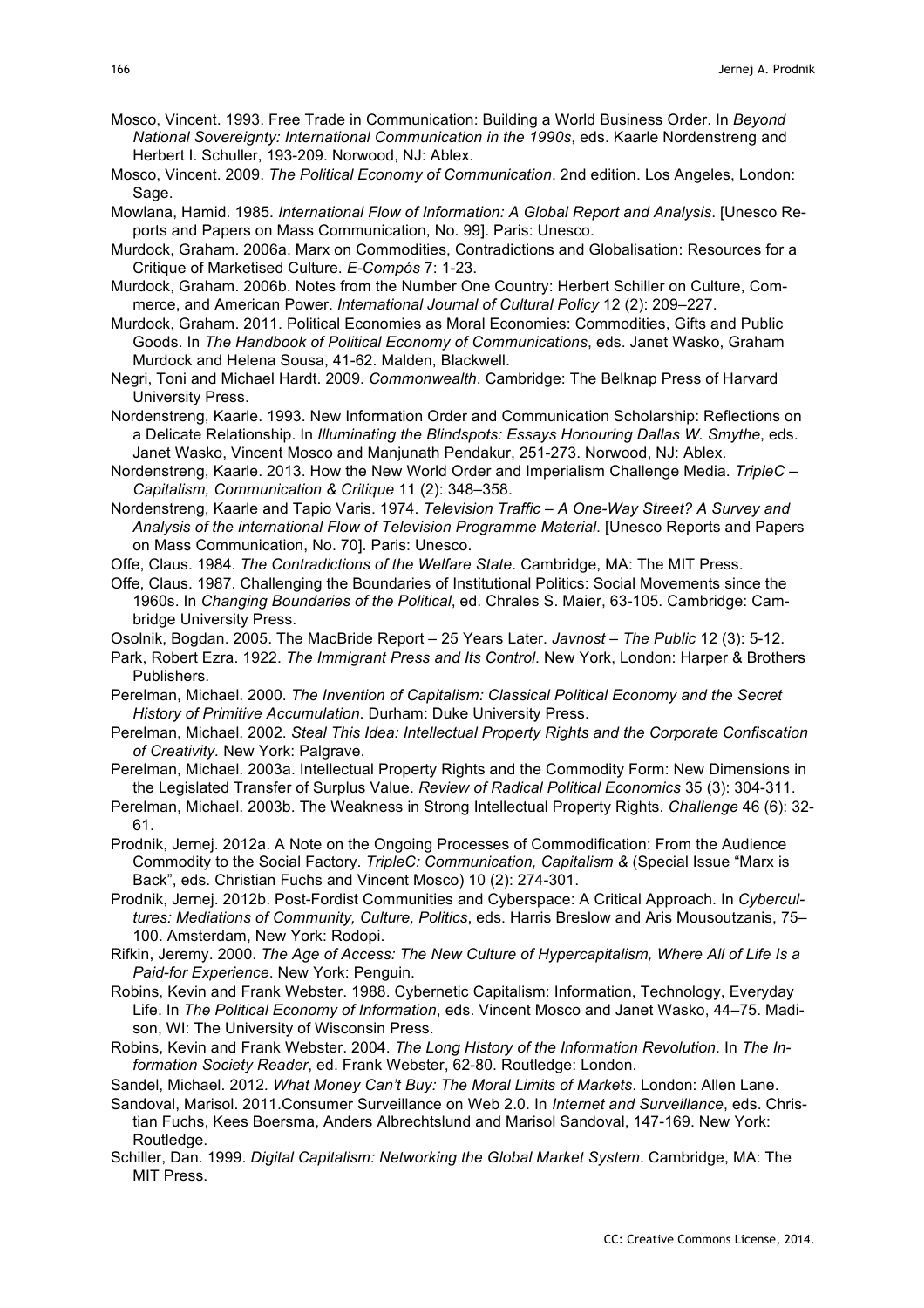Schiller, Dan. 2007. *How to Think about Information*. Urbana, IL: University of Illinois Press.

- Schiller, Herbert Irwing. 1969. *Mass Communications and American Empire*. Boston, MA: Beacon Press.
- Schiller, Herbert Irwing. 1973. *The Mind Managers*. Boston, MA: Beacon Press.
- Schiller, Herbert Irwing. 1976. *Communication and Cultural Domination*. New York: International Arts and Sciences Press.
- Schiller, Herbert Irwing. 1978a. *Communication Accompanies Capital Flows*. [Reports and Papers on Mass Communication, No. 47]. Paris: UNESCO.
- Schiller, Herbert Irwing. 1978b. Decolonization of Information: Efforts toward a New International Order. *Latin American Perspectives* 5 (1): 35-48.
- Schiller, Herbert Irwing. 1984. *Information and the Crisis Economy*. Norwood, NJ: Ablex Publishing Corporation.
- Schiller, Herbert Irwing. 1989. *Culture, Inc. The Corporate Takeover of Public Expression*. New York, Oxford: Oxford University Press.
- Schiller, Herbert Irwing. 1996. *Information Inequality: The Deepening Social Crisis in America*. London: Routledge.
- Schiller, Herbert Irwing. 1998. Striving for communication dominance: a half-century review. In *Electronic Empires: Global Media and Local Resistance*, ed. Daya Kishan Thussu, p17-26. London: Arnold.
- Schiller, Herbert Irwing. 2000. *Living in the Number One Country: Reflections from a Critic of American Empire.* New York: Seven Stories Press.
- Schudson, Michael. 1978. *Discovering the News: A Social History of American Newspapers*. New York: Basic Books.
- Smythe, Dallas W. 1954. Some Observations on Communications Theory. *Audio Visual Communication Review* 2 (1): 24-37.
- Smythe, Dallas W. 1977. Communications: Blindspot of Western Marxism. In *Counterclockwise: Perspectives on Communication*, ed. Thomas Guback, 266-291. Boulder, CO: Westview Press.
- Splichal, Slavko.1981. *Množično komuniciranje med svobodo in odtujitvijo [Mass Communication Between Freedom and Alienation]*. Maribor: Obzorja.
- Terranova, Tiziana. 2004. *Network Culture: Politics for the Information Age*. London: Pluto Press.
- Thompson, Edward Palmer. 1991. *Customs in Common*. London: Merlin Press.
- Thussu, Daya Kishan, ed. 1998. *Electronic Empires: Global Media and Local Resistance*. London, New York: Arnold.
- Thussu, Daya Kishnan. 2005. From MacBride to Murdoch: The Marketisation of Global Communication. *Javnost – The Public* 12 (3): 47-60.
- Thussu, Daya Kishnan. 2006. *International Communication: Continuity and Change*. 2nd Edition. London: Hodder Arnold.
- Wallerstein, Immanuel. 1983. *Historical Capitalism*. London: Verso.
- Wallerstein, Immanuel. 1991/2001. *Unthinking Social Science: The Limits of Nineteenth-Century Paradigms*. 2nd edition. Philadelphia, PA: Temple University Press
- Williams, Raymond. 1962. *Communications*. Baltimore, MD: Penguin Books.
- Williams, Raymond. 1961/2011. *The Long Revolution*. Cardigan: Parthian Books.
- Williams, Raymond. 1974/2003. *Television: Technology and Cultural Form*. London: Routledge.
- Williams, Raymond. 1980/2005. *Culture and Materialism*. London, New York: Verso.
- Winseck, Dwayne R. and Robert M. Pike. 2007. *Communication and Empire: Media, Markets, and Globalization, 1860-1930*. Durham: Duke University Press.
- Winseck, Dwayne R. 2011. The Political Economies of Media and the Transformation of the Global Media Industries. In Dwayne R. Winseck and Dal Yong Jin (eds.), *The Political Economies of Media: The Transformations of the Global Media Industries*, eds. Wayne R. Winseck and Dal Yong Jin, 3–48. London: Bloomsbury Academic.
- Wittel, Andreas. 2013. Counter-commodification: The economy of contribution in the digital commons. *Culture and Organization* 19 (4): 314-331.

#### **About the Author**

#### *Jernej Amon Prodnik*

is a Researcher at the Social Communication Research Centre and a Teaching Assistant at the Media Studies department, Faculty of Social Sciences, University of Ljubljana (Slovenia). He defended his